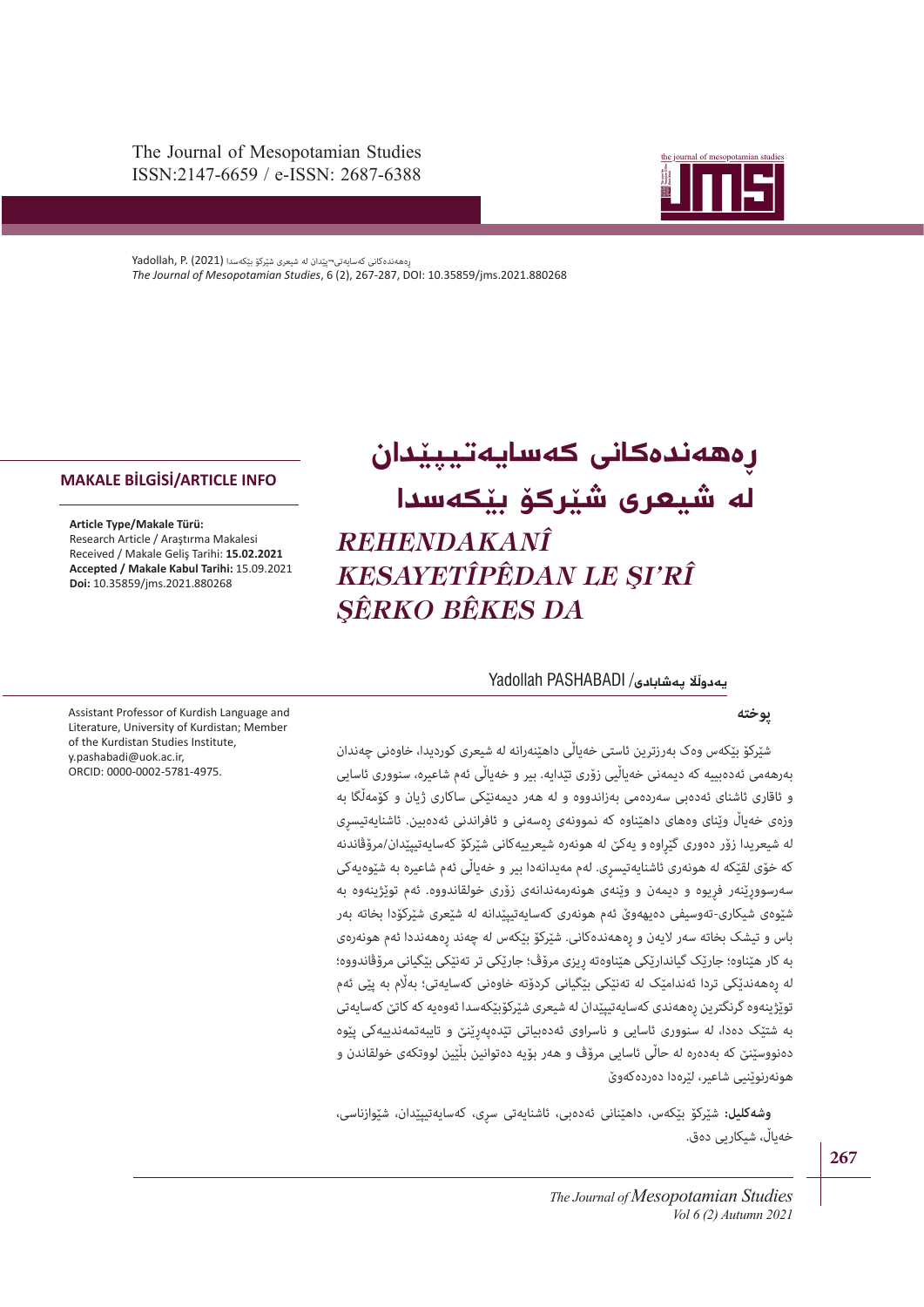#### **أبعاد صنعة التشخیص فی أشعار شیرکو بیکس**

#### **الملخص**

ّ إن شیرکو بیکس کقمة طیران الخیال فی سماء الشعر الکردی، قد أنشأ أعماالً و آثاراً ّجمة فی فضاء رحب مشبع بخیال وافر و مناظر محیرة للعقول. و له لبٌ و خیال أوسع قد اجتازا الثغور المکشوفة و المأنوسة فی حقل الأدب و قد أبدعَ من کل منظر من مناظر الحیاة الدارجة صوراً و تماثیل کأعلی نموذج للصورة و التمثیاٰ۔ إن الغرابة و التغریب مضمار لعرض الشعر و الفن الذی قد برز فیه الشاعر شیرکو بیکس و نالَ ما نالَ من مدارج عالیة و أصبح من مظاهر .<br>فنه الشعری من ضمنه التشخیص؛ و فی ذلک خلقَ أشخاصاً ذات ضمیر واع راق؛ إذاما شخّصَ لم یخلق شخصاً عادیاً فحسب، بل شخصاً له خیال و له موهبة فذّة شاذة تُميَّزه من الآخرى<mark>ن. ف</mark>حيناً نراه يُرقًى حيواناً إلى درجة أنسانٍ، و حيناً آخر نراه يبسط يده إلى جسم بلا روح فيکسيه روحاً راقية کمثل الناس المميزين. و .فی هذا ینعکس فنه الشاذّ و الباهر، و هو خلق شخصیة بارعة ممتازة قد اجتازت حدود الشخص المأنو<sup>س</sup>

الکلمات الرئیس**ة:** شیرکو بیکس، اإلبداع األدبی و الفنی، الغرابة، التغریب، التشخیص، الخیال، تحلیل النص.

#### **Şerko Bêkes Şiirinde Kişileştirmenin Boyutları**

#### **Öz**

Kürt şiirinde imgelerin zirvesinde gezinen Sherko Bekas, üstün bir hayal gücü yelpazesine sahip pek çok muhteşem sahne yarattığı birçok harika edebi eser sunmuştur. Şairin düşüncesi ve hayal gücü, çağdaş edebiyatın geleneksel sınırlarını aşarak, günlük hayattaki sıradan bir sahneden veya edebi özgünlük ve yaratıcılığa örnek olan toplumdan bir imaj yaratmıştır. Yabancılaşma onun sanatında ve şiirinde geniş bir alandır. O, düşüncesine ve hayal gücüne sanatsal manzaralar yaratmak için muazzam bir şekilde monte ettiği, kişileştirme olarak bilinen bir dalda oldukça yetenekli olmuştur. Bu açıklayıcı-analitik araştırma, Sherko'nun şiirlerindeki kişileştirme tekniğini araştırmayı ve çeşitli yönlerini ve seviyelerini analiz etmeyi amaçlamaktadır. Sherko bir zamanlar bir insan seviyesine kadar bir canlandırmayı teşvik etmiş ve insan olarak cansız bir canlandırmayı yeniden yaratmış veya kişileştirme ve dolayısıyla aktivite ile cansız bir parça sağlamıştır. Bununla birlikte, bu araştırmaya dayanarak denilebilirki Sherko'nun şiirinde kişileştirmenin en önemli yönü, bir şeyi kişiselleştirdikten sonra, bir insanın sıradan koşullarının ötesinde belirli bir özellik vererek edebiyatın geleneksel sınırlarını aşmasına izin vermesidir. Böylece şairin sanatının ve yaratıcılığının zirvesi bu alanda bulunabilir.

**Anahtar Kelimeler:** Sherko Bekas, Edebi aktivite, Yabancılaşma, Kişileştirme, Tarz

#### **Dimensions of Personification in Shirko Bikas' Poetry**

#### **Abstract**

Hovering over the peak of imagery in Kurdish poetry, Sherko Bekas has presented several great literary works where he has created plenty of marvelous scenes with a transcendent range of imagination. The poet's thought and imagination have overpassed the conventional borders of contemporary literature, creating an image from any ordinary scene in life or the society that is exemplary of literary originality and creativity. Defamiliarization is an extensive field in his art and poetry, and he has been highly skillful in a branch thereof known as personification, where his thought and imagination have tremendously mounted to create artistic sceneries. This descriptive-analytical research seeks to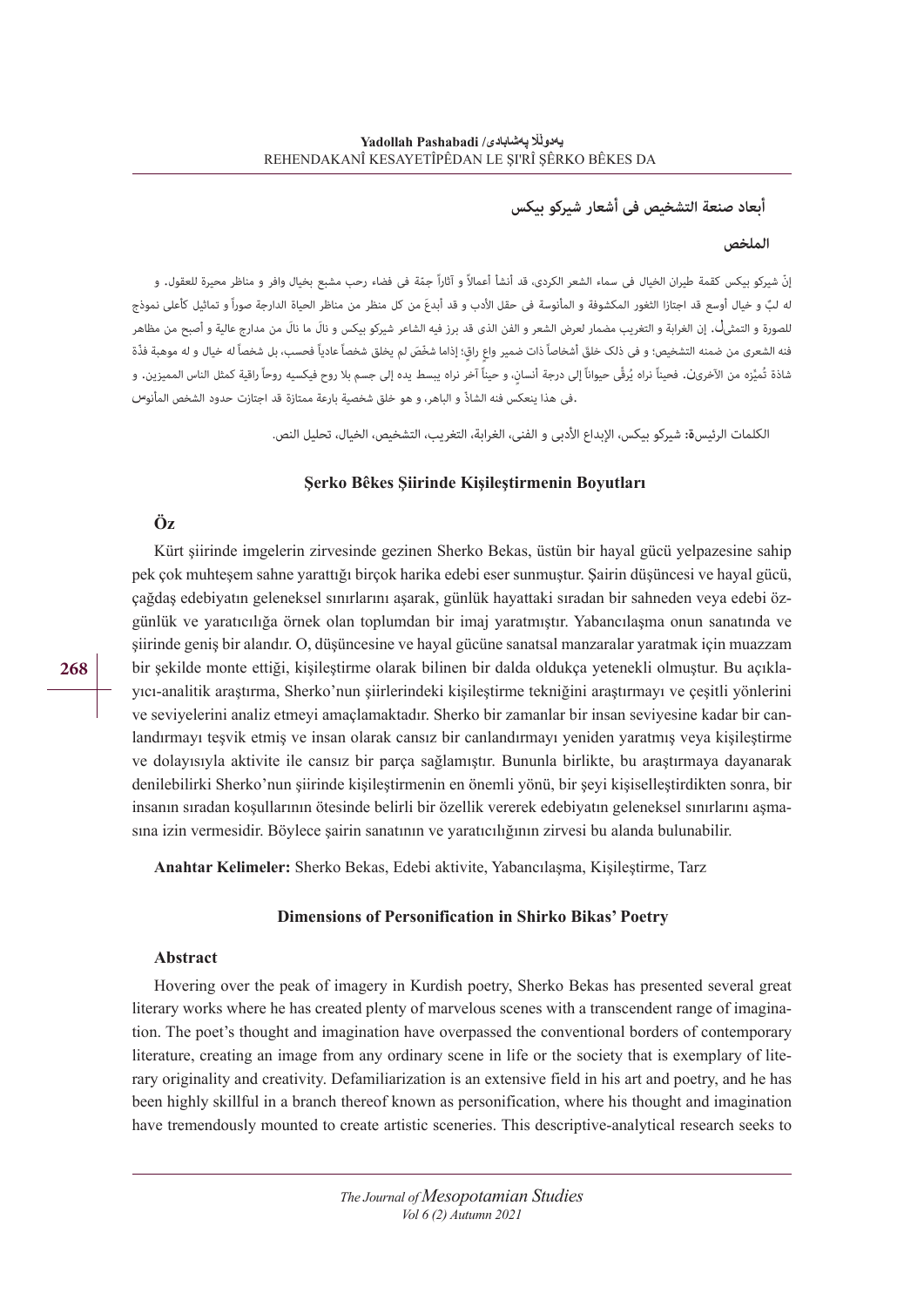investigate the personification technique in Sherko's poetry, and analyzes its variety of aspects and levels. He has once promoted an animate up to the level of a human being, recreated a non-animate as man, or provided part of a non-animate with personality and therefore activity. Based on this research, however, the most significant aspect of personification in Sherko's poetry is that once he has personified something, he has let it overpass the conventional borders of literature, granting it a particular characteristic beyond the ordinary conditions of a human being. Thus, the peak of the poet's art and creativity can be found in this field.

**Keywords:** Shirko Bikas, Literary creativity, Defamiliarization, Personification, Stylistics.

#### **EXTENDED SUMMARY**

Hovering over the peak of imagery in Kurdish poetry, Sherko Bekas has presented several great literary works where he has created plenty of marvelous scenes with a transcendent range of imagination. The poet's thought and imagination have overpassed the conventional borders of contemporary literature, creating an image from any ordinary scene in life or the society that is exemplary of literary originality and creativity. Defamiliarization is an extensive field in his art and poetry, and he has been highly skillful in a branch thereof known as personification, where his thought and imagination have tremendously mounted to create artistic sceneries. This descriptive-analytical research seeks to investigate the personification technique in Sherko's poetry, and analyzes its variety of aspects and levels. He has once promoted an animate up to the level of a human being, recreated a non-animate as man, or provided part of a non-animate with personality and therefore activity. Based on this research, however, the most significant aspect of personification in Sherko's poetry is that once he has personified something, he has let it overpass the conventional borders of literature, granting it a particular characteristic beyond the ordinary conditions of a human being. Thus, the peak of the poet's art and creativity can be found in this field

One of Sherko Bekas' prominent artistic techniques is to personify phenomena, objects, and creatures. He is extremely skilled in the area of personifying inanimate objects, creatures, human organs, and abstract entities in his poetry. He has an aptitude for provision of subjects with particular manifestations. That is, he grants the subject an especial state, a peculiar movement, or even thought and intellect that not only raises them up to the level of a human being but even differentiates them from ordinary humans. Thus, the subject reacts to and adopts a specific attitude toward the events, phenomena, and issues discussed in the theme of the poetry. This is frequent in most of Sherko Bekas' Diwans, particularly in Butterfly Valley.

The present research particularly investigated four collections of poetry as well as the above. Two methods of personification are evident and play an important part in these poems, used as semantic defamiliarization and ironic metaphor: to personify material objects (animate and inanimate) and to personify abstract phenomena and entities. In the former, he has personified items such as a pencil, a stone, bread, oil, and social classes as signified and signifier. In the latter, he has personified topics such as death, humanity, famine, injustice, justice, friendship, Ba'ath Party, liberty, peace, patriotism, and the like.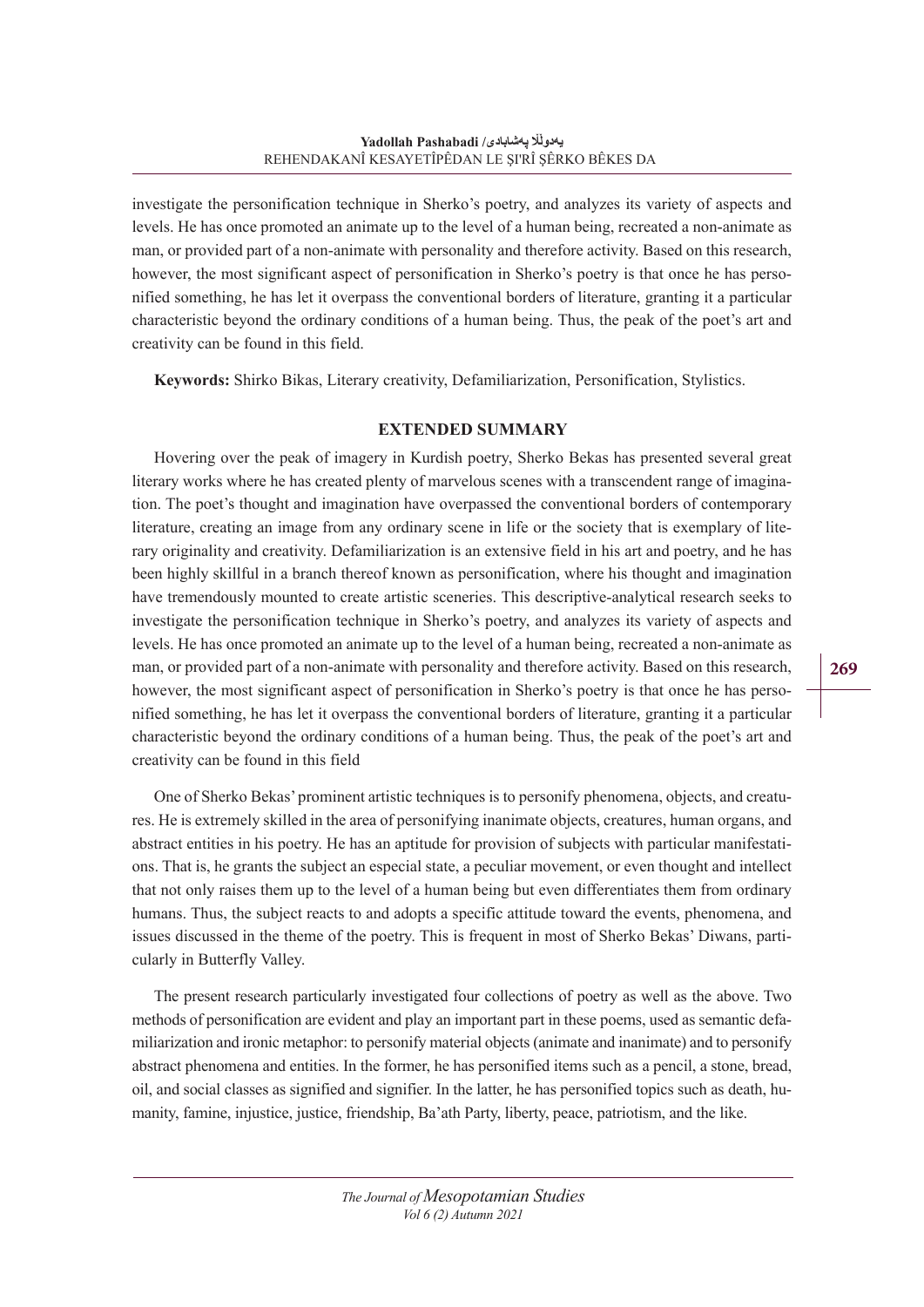The overall results of the research suggest that the majority of the personification available in the examined poetry by Sherko Bekas can be categorized as material and sensational, where his use of natural elements has been manifested more evidently. In most cases, the prominent feature of Sherko's personification is observed, i.e. allocation of a significant, outstanding characteristic that leaves the subject extraordinary. Thus, most of the personification is distinctive, where the subject adopts an attitude toward and a reaction to an issue or event.

## **پێشەکی**

هۆنراوەکانی شێرکۆ بێکەس - هەرچەند به ژماره ئێجگار زۆریشن – زۆربەیان زیندوو، پڕجموجووڵ و وریان. تەکنیکی ئاشنایەتیسڕی (defamilarization) له ئەدەبیاتدا تایبەتمەندییەکی شێوازناسانە دێته ئەژمار. بۆ یەکەم جار فۆرمالیستی رووسی، شوکولۆفسکی١ (١٣٩٢: ٨١-١٠٥) ئەم زاراوه و ئەم تەکنیکەی بەکار هێنا. ئەم رەخنەگرە پێی وابوو کار و ئەرکی ئەدەبیات ئاشنایەتیسری انقىسرى واتە سرینەوەی ئهو زانیارییەی به شێوەی ئاسایی و له رووی عادەتەوه پەیدا بووه و یان نیشاندانی دیارده به شێوەیەکی تر و له روانگەیەکی ترەوه. ئەم کاره به دوو شێوه دەکرێ: به شێوەی واتایی و به شێوەی پێکهاتەیی. ئەم هونەره دەبێته هۆی چێژبەخشیی زۆرتری ئەدەبی. کەسایەتیپێدان )personification )شێوازێکه له نامۆکردن/ئاشنایەتیسڕیی/ئاشناییسڕینەوەی واتایی )سجادی، :١٣٩٥ ٦٧(. ئەم هونەره به جۆرێک وەکوو ئەو بیرۆکەیەیە که دەڵێن منداڵ تا بەر له حەوت ساڵی هەموو شتێک به گیاندار دەزانێ. شاعیریش لەو حاڵەیدا دەبێتەوه به منداڵێک و وەک ئەوەیه که بگەڕێتەوه بۆ ئەو سەردەمه و هەموو شتێک به گیاندار دەبینێت و جاروباره ئەم بهگیاندارزانینه له شیعرەکانیدا وەک هونەری کەسایەتیپێدان خۆی دەنوێنێ (محمدی و زارعی، ١٣٨٨: ١٠٦). ئەم هونەره به جۆرێ دەگەرێتەوە سەر تەرزی بیر کردنەوەی مرۆڤی کەونینه؛ چونکه له پێشیشدا واته له سەردەمانی کەوناردا مرۆڤ هەموو شتێکی به گیاندار زانیوه (شمیسا، ١٣٨١: ٦٥). بۆیه بنیاتی ئینسانشێوەیی و گیاندارخوازی له خواستنی درکاودا دەگەرێتەوە سەر فەرھەنگی کەونینە و باوەر و ئەندێشە ئوستوورەییەکان (کزازی، ١٣٩٣الف: ١٢٧). لە چاو مرۆڤی ئوستوورەییەوه دار و درەخت و چەم و دیارده سروشتییەکانی تر مرۆڤڕەنگن، تەنانەت تا ئەو ڕادەیەی که دەکرێ بڵێین: مرۆڤن بەاڵم له جۆرێکی تر (هەمان: ١٢٨). کەوابوو ئەمە راسته که خواستنی درکاو له وێژەدا بیرەوەری و یادگارێکه که لەو بنیاته جیهانناسانه کۆنینەوه بەجێماوه. بەم پێیه دەکرێ بڵێین له ناخی هەر شتێکدا ژیانێکی نادیار و شاراوه هەیه که ئەرکی شاعیر ئاشکراکردنی ئەو ژیانه شاراوەیەیه (سلّیّوه عیسا، ٢٠٠٩، ۴٠٠). شاعیری رِاستەقینه و بەدەسەلّاتیش ئەو شاعیرەیه که گەیشتۆته ئەوپەرِی ئەو توانایه (ضیف، ١٩٧٦: ١٧١). هەردووی ئەم دیاردانه که لێکۆڵینەوەیان کارێکی شێوازناسانەیه، له شیعری شێرکۆ بێکەسدا له پانتاییەکی بەریندا بەر چاو دەکەون و ناسینیان دەبێته هۆی دەرخستنی الیەنێکی تر له شێوازی ئەم شاعیره و باری جوانیناسانەی هونەری شاعیرییەکەی. ئەم تەکنیکه یەکێ له گرنگترین تایبەتمەندییەکانی شێوازی شیعری شێرکۆیە. هەر وێنایەکی خەیاڵی که شاعیر له سۆنگەی کەسایەتیپێدانەوە دەیخولقێنێ، هەستونەست و سۆز و دڵبەستەیی قووڵی خۆین هەمبەر به ئەو دیارده/بابەته.

### **پێشینه**

کەسایەتیپێدان له ئەدەبیاتدا مێژوویەکی دوور و درێژ به درێژایی خودی ئەدەبیاتی هەیه. هەر بەو شێوه ڕەخنەگران و توێژەران و لٽکۆڵەران ئاورىان لٽداوەتەوە و لايەنى جوانیناسییەکەیان خستۆتە ژێر تیشکی لٽکۆڵینەوەکانیان. لە کتٽبەکانی رەوانیٽژیی کلاسیکدا لە ژێر ناونیشانی خواستندا بابەتی پێوەندیدار به کەسایەتیپێدانەوە بەدی دەکرێ. له وێژەی عەرەبیدا عەبدولقاهیری جورجانی (٤٧١هـ) له کتێبی مەزنی أسرار البالغةدا به وردی بابەتی خواستنی شیکردۆتەوه و زۆر له سەری ڕۆیشتووه و به یەکێ له جوانترین هونەرەکانی ڕەوانبێژیی ژماردووه (الجرجانی، ٢٠١٤: ٤٠). ئبنوئەسیر (٦٣٧هـ) له کتێبه مەزنەکەیدا به ناوی المثل السائر فی أدب الکاتب و الشاعر گەرچی به رواڵەت ناوی التشخیص (كەسایەتیپێدان)ـی نەھێناوە، بەڵم بە نموونەکانی و بە شرۆڤە و ئاماژھ و لێکۆڵینەوەکانی، ھەموو باسی ئەم ھونەرەی کردووه و به جۆرێک له رەواندنەوه و پەرەپێدان (التوسع)ـی داناوه (ابن الأثیر، ١٩٧٣: ٨١/٢). سەککاکی (٦٢٦هـ) له کتێبی مفتاح العلومـدا زۆر ورد و دەقیق پەرژاوەته سەر بابەتی خواستنی درکاو که کەسایەتیپێدان له دڵی ئەم جۆر خواستنەدایه. ئەو به شوبهاندنی شاراوه یا نادیار ناوی بردووه (السکاکی، ١٩٨٢: ٦٠٩-٦١٠). هەروەها له کتێبی أنوار الربیعـدا له ژێر زاراوەی الاستعارةدا (معصوم المدنی، ١٩٦٨: ٢٥٢-٢٥٤) ئاماژەی پێکراوه. خاوەنی کتێبی معجم المصطلحات البالغیة و تطورها ):٢٠٠٧ ٨٨(ـش باسێکی لەسەر هێناوه. شەوقی زەیف له کتێبی الفن و مذاهبه فی الشعر العربیـدا کاتێ باسی هونەری وێنەگەریی ئبنوڕوومی دەکا، ئاوڕی لەم بابەتی کەسایەتیپێدانه داوەتەوە (ضیف، ١٩٨٧:

Viktor Shklovsky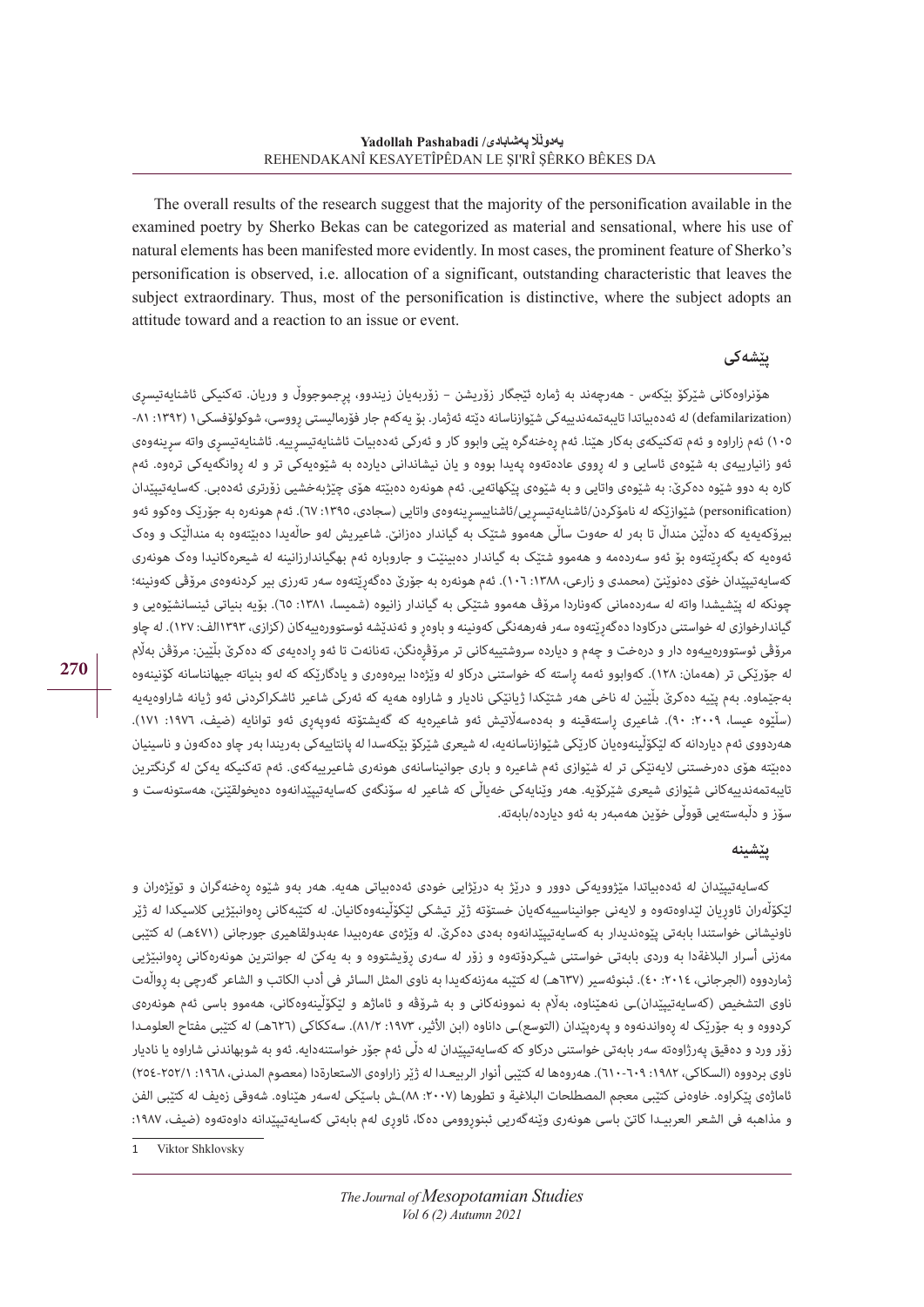#### **Yadollah Pashabadi /Yadollah Pashab** REHENDAKANÎ KESAYETÎPÊDAN LE ŞI'RÎ ŞÊRKO BÊKES DA

٢١٢-٢١٢). له زمان و ئەدەبی فارسیشدا ئاوریان لێداوەتەوه؛ محەمەدرەزا شەفیعی کەدکەنی (١٣٧٥هـ/١٩٩٧) له کتێبی صور خیال در شعر فارسیـدا بەشێکی تەرخان کردووه بۆ بابەتی کەسایەتیپێدان و دەتوانین بڵێین جوانتر و پوخت و پاراوتر له توێژەرانی تر لێکۆڵینەوەی لەسەر کردووه (شفیعی کدکنی، ١٣٧٥-١٥٩-١٥٦). کەدکەنی به دوور و درێژی رەخنەی له توێژەرانی کۆنی ئەدەبی ئیسلامی گرتووه و پێداچوونەوەی به کار و بەرهەمەکانیاندا کردووه و ئینجا له ژێر دوو بەشی کەسایەتیپێدانی پوخته و بەرباڵودا دەستەبەندی کردووه. له ئەدەبی کوردیشدا کەم و زۆر باسی لێوه کراوه؛ بۆ وێنه ئیدریس عەبدواڵ له کتێبی الیەنه ڕەوانبێژییەکان له شیعری کالسیکی کوردیدا *)*به نموونەی حەمدی و حاجی قادری کۆیی*(*دا، ئاماژەی پێکردووه. ئەم نووسەره له ژێر سەردێڕی خواستنی درکاودا چەند نموونە شیعری لێکداوەتەوه که هەموو لەخۆگری کەسایەتیپێدانن (عەبدوڵ، ١٢٠١١. ١٩٦-١٩٧). توێژەر جەبار ئەحمەدحسێن له توێژینەوەیەکدا بە ناوی ئیستاتیکای شیعری کوردی-کوردستانی عێراق *١٩٧*٠-*١٩٥*٠ـدا له چەند ئاستدا خواستن و کەسایەتیپێدانی خستۆته ژێر تیشکی لێکۆڵینەوه و نموونەشی له شیعری شێرکۆ بێکەس هێناوەتەوە (ئەحمەدحسێن، ٢٠٠٨: ٣٣٣-٣٣٣). موحەمەدحسێنی یەمین (١٣٧٨) لێکۆڵینەوەیێکی له ژێر ناوی «تشخیص از دیدگاه زبانشناسی»ـدا پێشکەش کردووه که تێیدا ئاماژەی کردووه بەوەی که «کەسایەتیپێدان له زمانناسیدا شێوەیەک له خوازەیه؛ واته جار جار وشەی تایبەت به بوونەوەری بێگیان و پەلەوەران و گیانلەبەران له پێناو ئامانجێکی گرنگدا له ڕواڵەتی ئینساندا پیشان دەدرێن؛ ئەویش بۆ بایەخی زۆرتر دان به قسه/دەق و هەروەها بۆ جەخت کردنی زیاتر له سەر بابەتی قسه/دەقەکەیه» (یمین، ١٣٧٨: ٨٤-٨٨). «فرافکنی و شخصیت-بخشی در شعر حافظ« )١٣٨٥( ناونیشانی توێژینەوەیەکی تری لەم بابەتەیه که توێژەر چەند شێوازی بۆ کەسایەتیپێدان له شیعری حافزدا دۆزیوەتەوه. مەهدی ماحووزی و هاوکارانی )٢٠١٨( له توێژینەوەیەکدا به ناوی »القلب و الروح فی قصائد الشمس الغزلیة مع عنایة خاصة بصنعة التشخیص«، چەند خاڵێکیان سەبارەت به خودی سەنعەتی کەسایەتیپێدان خستۆتەڕوو. یەکێ لەو خااڵنه بانگکردنه، بەو شرۆڤەیه که هەر شتێکی غەیری مرۆڤ یا بێگیان کاتێ بانگدەکرێ و دەکرێته بەردەنگ، بەو واتایەیه که کەسایەتییپێدراوه و هاتۆته ڕیزی مرۆڤ. یەکێکی تر له تەوەرەکانی ئەو توێژینەوەیه ئەوەیه که کار و کردەوەی مرۆڤ دەدرێته پاڵ دڵ یا ڕۆح و بەو شێوەیه کەسایەتییانپێدەدرێ. هەروەها کەسایەتیپێدانێکی دووالیەنەی بۆ دڵ و گیان داناوه. عەلی محەمەدی و جەمیله زارعی، له توێژینەوەێکدا به ناوی »بررسی و تحلیل آرایة تشخیص در سرودەهای قیصر امینپور» تا رادەیەک به وردی چوونەته بنج و بناوانی رازەی کەسایەتیپێدان و تایبەتمەندییەکانی. «جلوەهای تشخیص در تشبیه» (۱۳۹۳) توێژینەوەیەکی تره که باسی کەسایەتیپێدانی له رەھەندێکی ترەوه کردووه؛ به پێی ئەم توێژینەوەیه کەسایەتی-پێدان تەنیا له خواستنی درکاودا دەور ناگێڕێ، بەڵکوو وا دەبینین له شوبهاندنیشدا دەردەکەوێ و زۆرێک له شوبهاندنەکان کەسایەتیپێدانیان لهگەڵدایه (ابن الرسول و حسینی، ۱۳۹۳: ۹). هەروەها عیففەت نیقابی (۱۳۸۰هـ/۲۰۰۱) له توێژینهوەی «بررسی عنصر تشخیص در سرودەهای کمال الدین اسماعیل«ـدا له دوو ڕەهەندی کەسایەتیپێدانی پوخته و بەرباڵودا باسی کردووه و ئاماژەی به ئەو سیفەته ئینسانانه کردووه که دراونەته پاڵ شتەکان و بوونەته نیشانه و دروشمی کەسایەتیپێدرانیان. له توێژینەوەیەکی تردا له ژێر ناوی »آشناییزدایی زبانی در آثار دولت- آبادی« )محمدی فشارکی و صادقیان، :١٣٩٢ ١٥٤( خواستن و کەسایەتیپێدان له دوو کورتەچیرۆکی مەحموود دەوڵەتئابادیدا خراوەته بەر باس.

شێرکۆ بێکەس وەک یەکێ له شاعیرانی نوێخوازی کوردی له زۆر ڕوانگه و الیەنەوه تیشکی خراوەته سەر و لێکۆڵینەوەی له سەر کراوه. جگه له گۆڤار و رۆژنامه و چاپەمەنییەکانی لەو چەشنە، وەکوو کتێبێکی ئاکادیمیک هاوژین سلّێوه عیسا له ژێر ناونیشانی بنیاتی هونەری له شیعری شێرکۆ بێکەسدا، زۆر به وردی و زانستییانه بابەتەکانی شیکردۆتەوە. لێکۆڵینەوه و شیکارییەکانی سڵێوه له یەک دوو شوێندا تیشکی خستۆته سەر بابەتی کەسایەتییێدانیش. ئەم توێژەرە لە ژێر سەردێری «بەکەسکردن»دا دوای پێشکەشکردنی تاریفەکانی ئەم ھونەرە لە لای ئەدیبان و رەخنەگران و توێژەرانی ئەدەب، ئاوری له بایەخی کەسایەتیپێدان له بیروباوەری دەروونناسانیشدا داوەتەوە (سڵێوە عیسا، ٢٠٠٩: ٨٩). شێرزاد هەینی له دیمانەیەک بە ناوی ٩٥٥ دەقیقە لەگەڵ شێرکۆ بێکەسدا زۆر پرسیاری ورووژاندووه و زۆر بابەتی هێناوەته روو؛ بۆیه شاعیر خۆی لەوێ چەند خاڵی گرینگی لەمەڕ کەسایەتی و چۆنێتی ئاشنایەتیسڕییەوه دەربڕیوه.

شێرکۆ بێکەس و شیعرەکانی گەرچی به شێوەی گشتی و له بواره جۆربەجۆرەکانی ترەوه خراونەته بەر باس و لێکۆڵینەوه؛ بەاڵم سەبارەت به هونەری کەسایەتیپێدان له شیعری شێرکۆدا تا ئێستا توێژینەوەیەکی راستەوخۆ و جیاواز و تایبەت پێشکەش نەکراوه و هەر ئەمەش گرنگی و پێویستیی ئەم توێژینەوەیه زەقتر دەکاتەوه.

## **گرنگی و پێویستیی توێژینەوه**

شێرکۆ بێکەس دەکرێ له چەندین و چەندان بواردا وەک شاعیرێکی بلیمەت بناسرێ و لێکۆڵینەوەی لەسەر بکرێ. ئاسمانی خەیاڵی ئەم شاعیره هینده بەرین و بەرفراوان و ئاسۆی ئافراندن و داهێنانی شیعریی شێرکۆ ئەونده بەهێز و پڕبەرهەمه که پێویسته له هەر دەم و سەردەمێکدا گەلێک توێژینەوەی لەسەر بکرێ تاکوو زیاتر بناسرێ و بەرھەمی هزر و بیری بخرێته ڕیزی بەرھەمی شاعیرانی ئافرێنەر و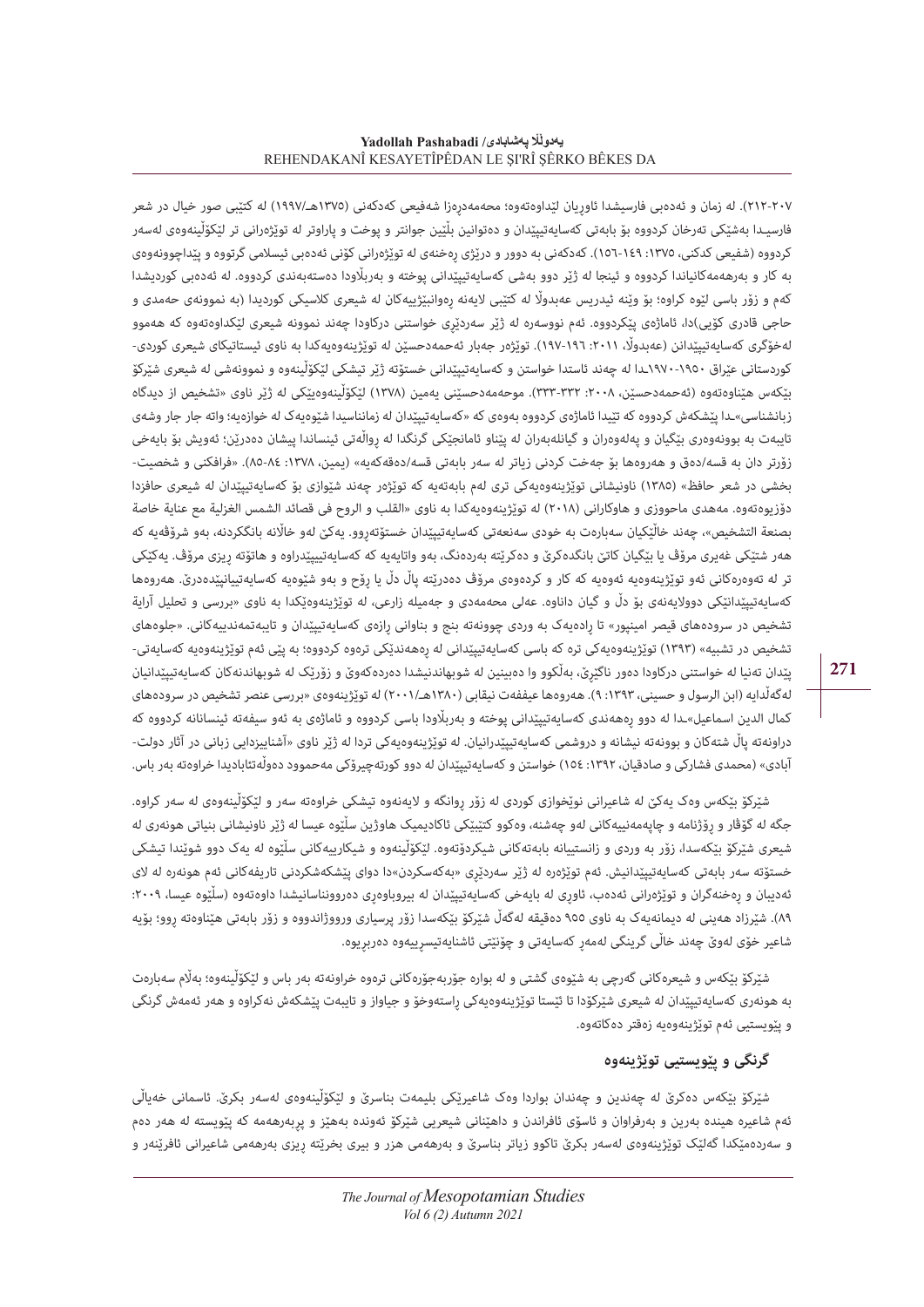داهێنەری سەرانسەری جیهانەوه. یەکێ لەو بوارانەی که دەتوانین به پشکنین و گەڕان گەوهەری هێژای تێدا بدۆزینەوه، الیەنی خەیاڵی شاعیرانه و خولقاندنی وێنای خەیااڵوییه که له کەسایەتیپێدانەکانی ئەم شاعیرەدا زۆر نموونەی سەرسوڕهێنەر بەدیدەکرێ. شێرکۆ له هەر دیمەنێکی خەیاڵی و شاعیرانەیدا توانیویه به هێزی خەیاڵ و ئەفراندنی خۆی و به ئاشنایەتیسڕی و وێناگەلی نوێ، له وێناندنی ئاسایی و کلیشەیی، خۆی بپارێزێ و بەرەو لووتکەی داهێنان سەرکەوێت. به بۆنەی ئەوەی که له سەرجەم بەرهەمەکانی شێرکۆ بێکەسدا کەسایەتیپێدان وەک لقێک له ئاشنایەتیسڕیی واتایی به ڕێژەیەکی زۆر خۆی دەنوێنێ و له ڕاستیدا دەتوانین بڵێین یەکێ له بنیاتەکانی هونەری شیعری شێرکۆ کەسایەتیپێدانه و ئەم هونەره له شێوازناسی شیعری ئەم شاعیرەدا وەک بنەمایەکی گشتی دێته ئەژمار، شایانی توێژینەوەیه.

بۆ ئەم توێژینەوەیه گەرچی سەرجەم بەرهەمەکانی شاعیرمان پشکنیوه، بەاڵم زۆرتر له دەربەندی پەپووله، ئەسپێک له پەڕەی گواڵڵه، ئێستا کچێک نیشتمانمه، تۆ ئەتوانی به قومێ ماچ بمخەیتەوه هەڵقوڵین، تەون، حەفتا پەنجەرەی گەڕۆک، خێرا که مردن خەریکه بگات، ڕووبار، زێ و زنه، کتێبی ملوانکه کەڵکمان وەرگرتووه.

#### **ئاشنایەتی سڕی واتایی له شیعری شێرکۆ بێکەسدا**

ئاشنایەتیسڕی دەتوانێ شیکاری و توێکاریی زانستی شێوازناسی بەرینتر و پڕبەهرەتر بکاتەوه؛ تەنانەت هەندێ له توێژەران ئەم هونەره به خودی شێواز دەزانن (السد، ١٩٩٧: ١٧٩). وێنای خەیاڵی وەک شوبهاندن، خوازه و خواستن هەمیشه دەبنه هۆی تازەگەری و پارێز له پاتبوونەوەی وێنه کلیشەییەکان. کاتێ باس له ئاستی جێگری یا ئاستی واتایی وشه دەکرێ، خواستن خۆی زەق دەکاتەوه و خۆی دەنوێنێ، چونکه خواستن گەوهەرێکه که بەرهەمی ئەدەبی بەبێ ئەم گەوهەره نابێته شیعر. له باری مێژووییەوه ڕەنگه یەکێ لەو یەکەمین کەسانه که ڕاستەوخۆ ئاماژەی کردووه به ئەم جۆره خواستنانه فەیلەسووفی ئیتالی سەدەی نۆزدەم گیامباتیستا )Giambattista )بێ )أبوالعدوس، ١٩٩٧: ١٧). خواستن که خۆی به دوو شێوەی راشکاو و شێوەی درکاو دێته بەرھەم (بروانه: عەبدوڵڵا مستەفا، ٢٠١١، ۲٠١١)، یەکێ له بەرین-ترین مەیدانەکانی خولقاندنه که شاعیران ئەسپی خەیاڵی خۆیان تێدا تاو داوه و شێرکۆش یەک لەوانەیە کە لەم مەیدانەدا ئەسپی زۆر خێرا و بهدەوه. خواستنی درکاو که له لای هەندێ له پسپۆڕان به خواستنی جۆری دووهەم بەناوبانگه، به دوو شێوەی رِەپاڵخراو (وەک چنگی مەرگ) و رەپاڵنەخراو خۆی دەنوێنێ (شمیسا، ١٣٩٣: ٥٩). له خواستنی درکاودا هەر کات پێشوبهێنراوەکه مرۆڤ بێت، پێی دەڵێن کەساپەتیپێدان. له راستیدا هەر بەو جۆرەی که عەبدوهـ قەلقیله ئاماژەیپێداوه، رازی خواستنی درکاو هەر له کەسایەتیپێدانەکەیدایه؛ چونکه له چاو خواستنی راشکاودا خەیاڵێکی بەرزتر و ئێجگار زۆرتری تێدایه (عبده قلقیلة، ١٩٩٢: ٦٦). کەسایەتیپێدان وەک بەشێ یا لقێک له خواستنی درکاو یەکێ لەو بوارانەیە کە ئەم شاعیرە بۆ دەربرینی ھەستونەست و کەڵکەڵەی خۆی کەڵکی لێوەرگرتووه.کەڵک وەرگرتن لە خواستنی درکاو نیشانەی هێز و دەسەاڵتی ئەدەبی و زمانی شاعیر و جوانی و ئاستبەرزیی داهێنانەکەیەتی.

#### **کەسایەتیپێدان**

کهسایهتیپێدان جۆرێ خوازەیه که به رێژەیەکی زۆر له ئەدەبیاتدا بەکارهێنراوه و یەکێ له جوانترین و جوانیخولقێنترین رازه رەوانبێژییەکانه و هەر له کۆنەوه جێی سەرنجی ئەدەبیاتناسان بووه؛ بۆ وێنه ئەرەستوو له نامیلکەی وتەبێژیدا ئاماژەی پێکردووه و »به جۆرێک هێزی بزاڤ و ژیان بەشتاندان»ی ناساندووه (میرصادقی، ١٣٧٦: ٧٠). لەسەر دوو کۆڵەکەش دادەمەزرێ: لە لایەکەوە کەس یا بوونەوەرێکی گیاندار و لە لایهکی ترەوه شتێکی بێگیان (ابن الرسول و حسینی، ١٣٩٣: ٩). له روانگەی رەخنەگرانی ئەورووپییەوه کەسایەتیپێدان بریتییه له چەسپاندنی تایبەتمەندیی مرۆڤ به غەیری مرۆڤەوه، یان بەکارهێنانی سیفاتی ئینسان بەتایبەت هەستونەستی ئینسانی بۆ شتانی ئینتزاعی، زاراوەگەلی گشتی و بابەتگەلی غەیری ئینسانی و گیاندارەکانی تر (شفیعی کدکنی، ١٣٧٥: ١-١٥٠). شەفیعی کەدکەنی وەک رەخنەگرێکی ئێرانی دوای گەران و پشکنینێکی بەربلّاو بە سەرچاوە کۆن و نوێکاندا لەسەر ئەو باوەرەیە کە «مەبەست لە خواستنی درکاو، ھەر ئەو کەسایەتیپێدانەیە، تەنیا ئەوندە ھەیە کە لە مەیدانی کەسایەتیپێداندا بابەتەکە لە مرۆڤی تێپەراندووە و حەیوانەکانی تریش دەگرێتەوە» (شفیعی کدکنی، ١٣٧٥: ١٥٣(. ئەم هونەری وێنەسازییه به جۆرێک هەم شاعیر و هەم وەرگر/خوێنەر هان دەدا بەرەو ئەوەی که قەبووڵ بکەن که هەموو ڕەگەزێک له سروشتدا خاوەن گیان و هەستونەست و سەرجەم تایبەتمەندییەکانی مرۆڤن (ابن الرسول و حسینی، ١٣٩٣: ١١). له باری زمانییەوه ئەم جۆره خواستنه تەرزێ لادان و لەنۆرمدەرچوون و ئاڵۆزییە (کزازی، ۱۳۹۳ب: ۱۲۳). له خواستنی درکاودا پێشوبهێنراوەکه له زۆرترین حاڵەتدا مرۆڤه و وەک کەزازی )١٣٩٣الف: ١٢٧( جەختی لەسەر کردووه بنیاتی خواستن لەسەر ئینسانوارەیی و گیاندارخوازییه. به واتەیێکی تر بەرباڵویی مرۆڤ، جیهانه، و پوختەی جیهان مرۆڤه (هەمان: ١٢٨). ئەم تەکنیکه زۆرتر له ناو رۆمانتیکەکاندا برەوی هەبوو؛ چونکه ئەوان دیارده سروشتییەکانیان وەک مرۆڤێک فەرز دەکرد و دەگەڵیاندا هاودەردییان دەنواند و هەستونەستیان دەگۆڕایەوه. به ناڕەحەتیی ئەوان ناڕەحەت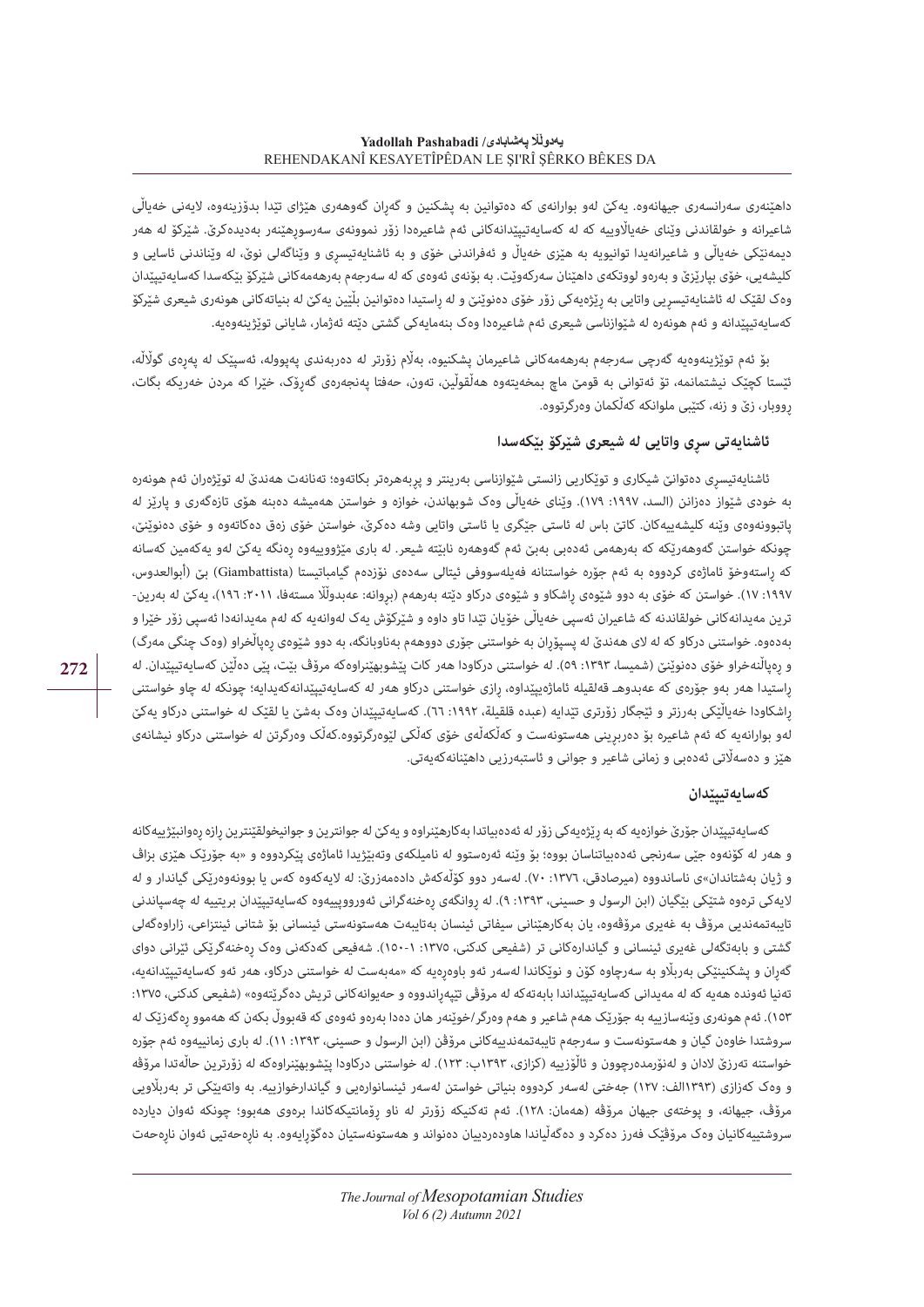دەبوون و به خۆشحاڵییان دەگەشانەوە (احمدی و همکاران، ١٣٩٨: ٤٤). له قورئانیشدا وا دەبینین که هەموو شت تەنانەت جامداتیش قسه دەکەن و وەک بوونەوەرێکی ژیر و هزرمەند دەجووڵێنەوە و بزاڤ و دانوستانی تایبەت به خۆیان هەیە (المطعنی، ١٣٨٨: ٣٤٣). کاتێ شاعیر سیفەتەکانی مرۆڤ دەگواستێتەوە بۆ سروشت و ئاژەڵان، بەم کارەی ھەست و سۆزی دڵ و دەروونی خۆی دەردەبرێ (سڵێوە عیسا، ٢٠٠٩؛ ٨٩).

لێکۆڵینەوەی شیعری شێرکۆ بێکەس بۆمان دەردەخات که ئەم شاعیره نەک هەر جامدات و ماکی فیزیکی و هەستی هێناوەته ڕیزی مرۆڤ، بەڵکوو گەلێ جاران واتا و بابەتی ئینتزاعیشی بەسەر کردۆتەوه و گیان و هەستونەستی ئینسانانەی پێبەخشیون. کەسایەتیپێدان له شیعری شێرکۆدا لەم ئاستەی تێپەڕاندووه و کەوشەنی گیانبەخشیی بە چەندین قۆناخ بەزاندوو و سۆز و هەستونەستی ئینسانانەی بردۆته ناخی بوونەوەرانی بێگیان و جامداتی ترەوه و هەستی هاوسۆزی و دەردەدڵی و بیروڕاگۆڕینەوەیانی جوواڵندووه. دەتوانین بڵێین ئەم هونەره «رەگەزی زاڵ»ـی شیعری شێرکۆ بێکەسە. رەگەزی زاڵ کلیلی بووتیقای فۆرمالیستییه. یاکۆبسن ئاوا باسی دەکات: «ئەو بەشەی لە بەرھەمی هونەری که سەرنج رادەکێشێ، ئەم بەشە بەسەر بەشەکانی تردا زاڵە و وەک بەرێوەبەریانە؛ دیارییان دەکات، گۆرانیان بەسەردا دەھێنێ و لە ئەنجامیشدا هەر رەگەزی زاڵە کە یەکپارچەیی و یەکێتی پێکھاتەی بەرھەم دابین دەکات» (Jakobson, ،1۹۸۸: ۲۵). لە شیعری شێرکۆدا بە پێی ئەو پێناسەیەی یاکۆبسن، کەسایەتیپێدان ڕەگەزی زاڵه. لەم بەشەی دواییدا دەپەرژینه سەر ڕەهەندەکانی کەسایەتیپێدان له شیعری شێرکۆدا و نموونەکانی که نوێنەری شێوازی شیعری ئەون، شیدەکەینەوه.

#### **کەسایەتیدان به دیاردەی ماددی و هەستی**

کرۆچه دەڵێ: سروشت له هەمبەر هونەرەوه گێلۆکەیه و ئەگەر مرۆڤ نەیهێنێته قسه، الڵه ):١٣٤٤ ١٠٨(. به واتایەکی تر ئەوه مرۆڤه که به وێنای خەیاڵی و نواندنی شاعیرانه جووڵه و بزاڤێک دەخاته نێو سروشت و ئینجا له گەڵی هەستونەست دەگۆڕێتەوه، چونکه له ڕاستیشدا ئینسانی شاعیر له سروشتدا تەنیا دیمەنێکی بێگیان نابینێ و بەس، بەڵکوو عەینی کەسگەلێکی بزۆز و خاوەن جووڵه و هەڵس و کەوت دەیبینێ )الراغب، :٢٠٠١ ١٩٩(. گەلێ جار شێرکۆ بێکەس به هێزی خەیاڵی ئەفرێنەری خۆی دەستی بردۆته ناو دیاردەگەلی سروشتی و ماددی و دیمەنێکی ئینسانی پێبەخشیون. کاتێ بەم چاوەوه له شیعرەکانی دەکۆڵینەوه تێدەگەین که هەموو ڕەگەزێکی ماددی و بێگیانی سروشت له بەر چاومانەوه لێوڕێژی جووڵه و بزاڤ و حەیاتن و هەست دەکەین هەموو سروشت گینگڵدەدا و ژانی ژیان گرتوویەتی و خەریکه ژینی دەبێ. له شیعری شێرکۆ بێکەسدا هەموو تەن و جیسم و ئەندامێکی سروشت خاوەن شوعوور و هەستونەسته، چیا دەشڵەژێ، درەخت و تاڤگه و ڕووبار سەرسام ئەبن (بێکەس، ٢٠٠٦: ٥١٥/٣). شاخ و باخ دەبنه مرۆڤ و دەکەونه گەران و سۆراخ کردن: «ئەوەتەی شەپۆلی ئەم ئاوە باڵشینه فریوه/باخەکان بە دوایدا ئەگەرن/ئەوەتەی ئەم ھەورە رۆیشتووە/شاخەکان بە دوایدا ئەگەرن» (بێکەس، ٢٠٠٦: ٢٧٥/٣). لە دیوانی ئێوە بە خۆشەویستیم دەسپێرنـدا دیمەنێک دەبینرێ که به کەسایەتیپێدانێکی بێوێنه رازاوەتەوە: «چوارچێوەیەکی بێوێنه بەرامبەرمه و/چەندین وێنەش/له سەر مێزم چاوەروانن!/ یەک چوارچێوە و ڕیزێ وێنه و/هەر هەموویشیان خۆشەویستن!/وێنەی گزنگی منداڵیم/.وێنەی خۆرنشینی دایکم/.وێنەی هاوارێکی باوکم/.وێنەی شیعری هەرزەکاریم./وێنەی یەکەم ماچی مانگی/هەنگوینی خۆم و ژنەکەم./وێنەی مەستیم/لە بەردەم بورجی ئیڤلْدا./وێنەی...وێنەی...وێنەی...) یەک هێالنه و پۆلێ وێنه/.دڕدۆنگیەک له ناو دڵدا و/تیا مام کامیان هەڵبژێرم/چاویلکەم خسته الوه/..ئەمجارەیان چوارچێوه خۆی/لەسەر دیوار هاته خوارێ و/بێدوودڵی دەستی دایه وێنەیەکیان/هەڵیگرت و/خستیه ناو ڕۆحی خۆیەوه/:وێنەی خۆرنشینی دایکم!« )بێکەس، :٢٠٠٦ ٢٥٨-٩/٦(. لێره دەبینین شاعیر مەسیحئاسا گیان دەکاته بەر ئەم چوارچێوه/قاپه و ئەویش جموجووڵی مرۆڤانه پەیدا دەکا؛ یەکەم: ئەوەی که له سەر دیوار دێته خوارێ، واته پێ و هێزی هاتن؛ دووههم: ئیراده و یەقینی هەیه (بێدوودڵێ)؛ سێههم دەستی هەیه و شت هەڵدەگرێ؛ چوارەم زی رِۆحه. هەروەها دەبینین کێو دەکاته مرۆڤ و چەند هێمای تایبەتیی بۆ دادەنی و له سەروبەندی کارەساتەکانی شەڕی بەعسدا کاتێ به هەموو هێزی چەک و کەرەسەی شەرەوە ھٽرش دەکەنە سەر کوردستان، دەڵێ: «کتوان دەستیان بە کڵوی لووتکەوە گرتبوو/ھەتا بەعس نەیفرٽنێ». لەم دیمەنەدا کٽو مرۆڤه و هەستونەست و ترس و سەر و دەست و کاڵوی به ڕاشکاوی بۆ دانراوه. جارێکی تر دەبینین که شاخ و داخ قسه دەکەن و باسی شتێک دەگێرنەوه. ئاو و زەریایش هەر به هەمان شێوه (بێکەس، ١٣٩٤ه: ١٧٨-٩). ئەشکەوتیش به سیفەتی مرۆڤانەی گریان کەسایەتیییێدراوه (بێکەس، ١٣٩٤د: ٢١). باخ و دار و گژ و گیا ئێجگار زۆر کراونەته خاوەنی کەسایەتی: «نازانم چۆن چاوم لێبوو/باخێک ماچێکی نارد بۆ ئاو!» (بێکەس، ١٣٩٤د: ٦٥). یا ئەبینین باخ له قاڵبی مرۆڤێکی عاشقدا دەور دەگێرێ: «کچێکی جوان ژمارەی تەلەفۆنەکەی دا باخێ...» (بێکەس، ١٣٩٤د: ١٦٩). با قسه دەکا (بێکەس، ١٣٩٤د: ١٦٩ و ١٨١). رووبار گومان دەکات (بێکەس، ١٣٩٤د: ١٠٠).

هەروەها کەرەسەی پێویستی ناوماڵه و پۆشاک و خوردوخۆراک ڕەهەندێکی تری کەسایەتیپێدان له شیعری شێرکۆدا پێکدەهێنن. بەو واتایەی که گیان دەبەخشێته ئامراز و کەرەسەگەلێکی پێویست که له ژیانی ڕۆژانەدا دەور دەگێڕن و کەڵکیان لێوەردەگیردرێت. بۆ وێنه تەنافی جلهەڵخستن که جووتێ گۆرەوێی له سەر هەڵخراوه، کاتێ با تایەک له گۆرەوێیەکه دەفڕێنێ، دەگەڵی دێته قسه: »ئەمه کۆتایی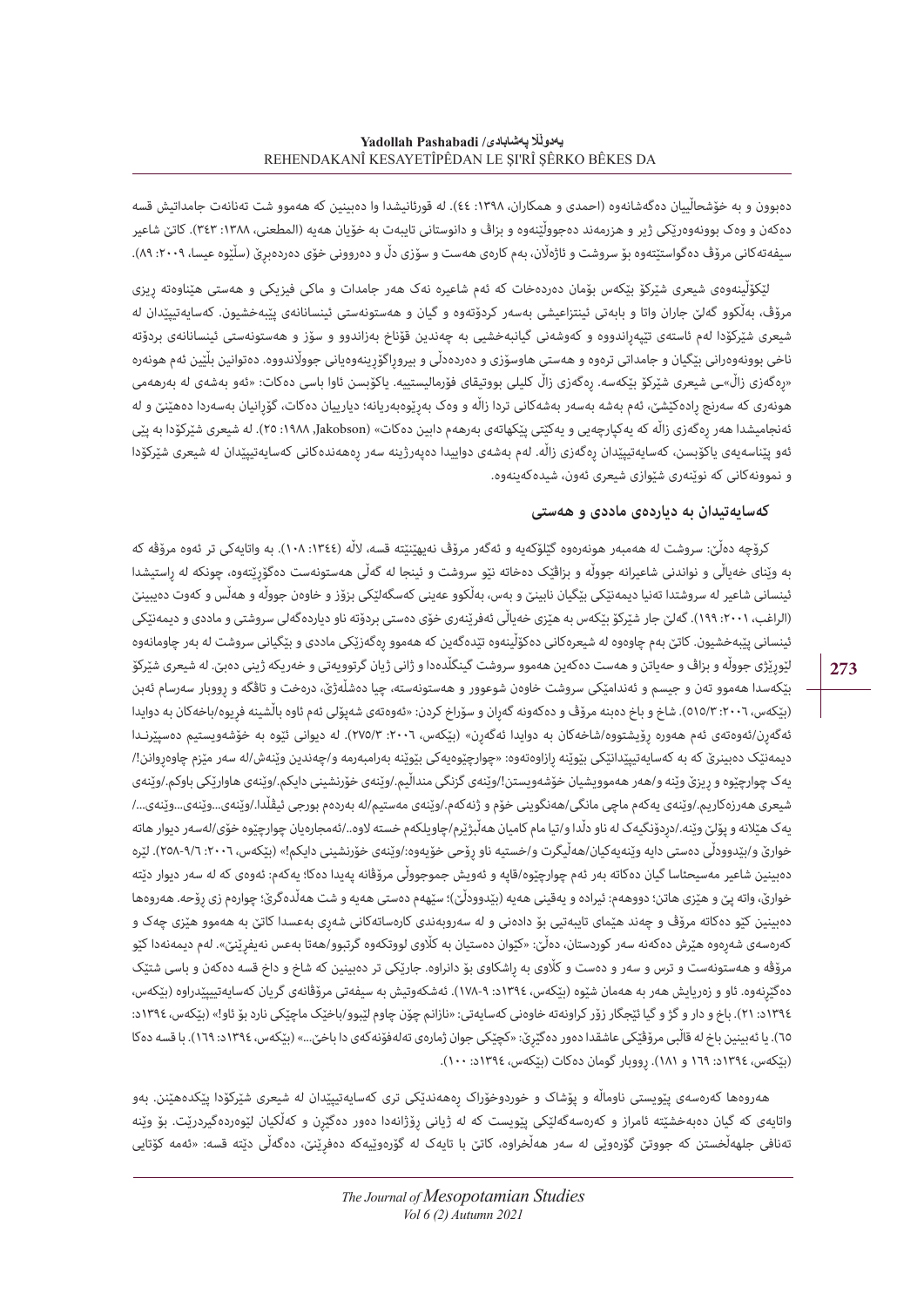ئێوه بوو/له ئێستەوه، نه ئەو هیچ کەسێ ئەیەوێ/نه تۆ کە هێشتاکه ماوی/ئێوه به جووت نەبێ ناژین» (بێکەس، ٢٠٠٦: ٢٦٠/٦). یا وەک لێکدراوی »پانتۆڵێکی غەمگین«، له دەقی: »چەند هەزارێکی چرچ و لۆچ/له گیرفانی پانتۆڵێکی غەمگینایه« )بێکەس، ١٣٩٤ب: ١١(. له ناو خواردەمەنیدا وەک دەزانین دیاره که له فەرهەنگی کوردەواریدا تا هەنووکەش نان و ئاو گرنگترین پێخۆری مرۆڤی کوردن. له شیعری شێرکۆدا دەورێکی ئێجگار مەزن بەم دوانه دراوه. جار-جار تایبەتمەندیی قسەکردنیان بۆ تەرخانکراوه: »ئاو پێی ئەوت: تۆ نەرمتری یا خود من؟/نان پێی ئەوت: من برسیمه و بەڵام ئەی تۆ برسیت نەبوو؟» (بێکەس، ١٣٩٤د: ١٩). له خواردەمەنییەکان بۆ نموونه کولێره و ئاو لێکدەدەینەوە: «له بازارا/کولێرەیەک وەنەوزی دا و/له کۆپانەکەی بلەی حەمالاً/خەوی لێکەوت/له خەویا خۆی دی/بۆتەوە بە ھەویر و/خەریکن بۆ میر به زۆر ئەیکەنەوه/ئەو کاتەی ویستیان پێوەی دەن/ترسا و داچڵەکی/بله هاتەوه و/کولێره گریاوەکه چاوی سڕی و بۆی پێکەنی/وتی: ئۆخەی!! تۆ ئەمخۆیت و خەوەکەشم نایەته دی!« )بێکەس، :٢٠٠٦ ٥١١/٣(. کولێره وەک خواردەمەنییەک گیان و هەستونەست و شوعوورێکی وای پێدەبەخشرێ که جیاوازی دادەنێت له نێوان شتەکان و ئینسانەکاندا. ئەو دەبێته خاوەنی هزر و بیروڕا، و هەڵوێست دەگرێ بەرامبەر به دیاردەکان، وەک بەرامبەر به زوڵم و زۆر؛ چونکه دەبینین لەو کاتەیدا که دەبیّتەوە به هەویر تا بکرێتەوە به نان بۆ میر، وەرەزی و توورەیی و ناڕەزایەتی دایدەگرێ و له ترسی ئەو چارەنووسەیدا دادەچڵەکێ. ئینجا دەبێته گیاندار/مرۆڤێکی زۆر دڵناسک و خاوەن هەست؛ دەگری (کولێره گریاوەکە)؛ بریار دەدا (بەرپەرچ دانەوه، سەرپێچی کردن)؛ ئاوات و ئارەزووی له دڵدایه، ئارەزووی ئەوەی کە بلەی حەماڵ بیخوا؛ دەربڕینی خۆشحاڵی خۆی کاتێ لەو خەونە ناخۆشه ڕزگاری دەبێ و دەزانێ که دەبێته خۆراکی بله نه کەسێکی تر بەتایبەت نه زاڵمێک. بۆیه ئەو حەز و ئارەزووەی خۆی ئاوا به وشەی قورس و زۆر پرواتای «ئۆخەی!» دەردەبرێ، باری سۆز و له ناخی دڵەوه هەڵقوڵانێ که لەم وشەدا هەیه، قوواڵیی کەسایەتیپێدانەکه دەگەیەنێت.

له شێوەی کولێره گریاوەکه شێرکۆ بێکەس تەعبیری »ئاوی گرینۆک«ی )بێکەس، :٢٠٠٦ ٢٦١/٦( خولقاندووه که دیاره سیفەتی گرینۆک تایبەتمەندیی مرۆڤه و بەس، دیاره کەسایەتیپێدانەکه له قۆناغێکدا شتەکه دەنوێنێ و تۆماری دەکا، ئەم ئاوه له حاڵەتەکانی گریانیدا تۆمار کراوه. هەروەها ئەم تایبەتمەندییه بۆ جۆگەش دابراوه (بێکەس، :٢٠٠٦، ٦٦١/٦). سیفەتی دوای گریان و گرینۆکی ژیربوونەویه کە شاعیر ئەوەشی بۆ داناوه: «جۆگەیەکی گرینۆک، گزۆز، گرینۆک/من بزر و ئەو گرینۆک/ئەز نازانم ئەم بە کێ ژیر ئەبێتەوه؟!» (بێکەس، ٢٠٠٦: ٢٦١/٦) له کەرەسەکانی تر قووڵینەی جێ نان یا ناندێنە کە تایبەتمەندىی گریانی بۆ تەرخانکراوە (بێکەس، ١٣٩٤د: ١٦). کەرەسەی نووسین وەک قەڵەم و دەفتەر و مێزی لەسەر نووسین بەمرۆڤ کراون )بێکەس، ١٣٩٤د: ٢٦(. گریان و خەم خواردن لەو تایبەتمەندییانەیه که بۆ کەسایەتیدان به شتی ماددی هاتووه: «پزیشکێک مرد/دەرمان گریا» (بێکەس، ١٣٩٤د: ٢٨). نان تاسه و مەراقی شتێکی له دڵدایه و بیر ئەکاتەوه و ئاویش هەر بەو شێوه )بێکەس، ١٣٩٤د: ١٥٥(.

هەندێ جاریش ئاوڕی له ماڵ و کۆاڵن و شەقامیش داوەتەوه و کەسایەتیی پێ بەخشیون: »هەر لەم کۆاڵنەی ئێمەدا/دەرگا له چوارچێوەی خۆی و/شووشه له پەنجەرەی خۆی و/سیلەی کۆاڵن له کۆاڵن و/کۆاڵن له دیوار بێزاره!« )بێکەس، ١٣٩٤ب: ١٢(. لەم بەندەدا بێزاری که تایبەتمەندییەکی مرۆڤه دراوەته پاڵ ئەو بەشانەی ماڵ و شار.

شێرکۆ هەر به سەرزەوییەوه بەند نەبووه، بەڵکوو خەیاڵی بەرین و سنووربەزێنی، تەنه ئاسمانییەکانیشی له خۆ گرتووه و له فڕیندا تا ئاسمانەکان و کەشکەلّانی تەیکردووه. یەکێ لە جوانترین داهێنەرییەکانی لەم بوارەدا شیعری مانگ و زەریایە (بێکەس، ٢٠٠٦، ٥٧١/٢-٥٦٩) که پێوەندییەکی ئەویندارانه و پرسۆزی له نێوانیاندا خولقاندووه و دەبنه جووته عاشق و ماشقێ و هەموو کەینوبەینێکیان لێ پەیدا دەبێ. لەو شیعرهدا نیشانەکانی مرۆڤاندن بریتییه له هاتوچۆکردنی ئەویندارانه، نازکردن، چاوشارەکێکردن له رووی نازەوه، سەفەرکردنی دڵبەر (هیجران)، خلیسکان، شێتبوونی ئەویندارانه و له کۆتاییدا سەرهەڵدانی هەڵچوون-داچوونی زەریا لەو پێوەندییه ئەویندارانه. یا له دیمەنێکی زۆر پرخەیاڵ و شاعیرانەدا، دەبینین کە مانگ وەک ئافرەتێکی سکپر دەزێ و مناڵی دەبێ: «له دارشمانه ئەستێرەیەک لە دایک بوو/له قەڵاچوالان بوو به مانگ/مانگ هاته خوارێ بۆ دەشتایی/نێوان گۆیژه و گڵەزەرده/له بەهارێکدا خۆر حەزیلێکرد و هانی/له دوای نۆ وەرز/له مەڵکەندی مانگ ژانی گرت و/کوڕێکی بوو/برایم پاشاش ناوی لێنا سلێمانی« )بێکەس، ١٣٩٤د: ٢٣١-٢(. له شوێنێکی تردا ئەستێرەکان هەڵدەپەڕێنێ: «له سایەقەی سەردێماندا/ئاسمان وەک چاوی ساوایان/پاک و روون بوو/ئەستێرەکان هێنده نزم بوون/ئەتوت هاتوون بێنه خوارێ و/لەو گوێ چەمه تا بەربەیان/لەگەڵ شەپۆالن هەڵپەڕن!« )بێکەس، ١٣٩٤د: ١٣(. خۆریش له دیمەنێکیدا به مرۆڤێکی نەخۆش و له جێدا کەوتوو دانراوه )بێکەس، ١٣٩٤د: ١٥(.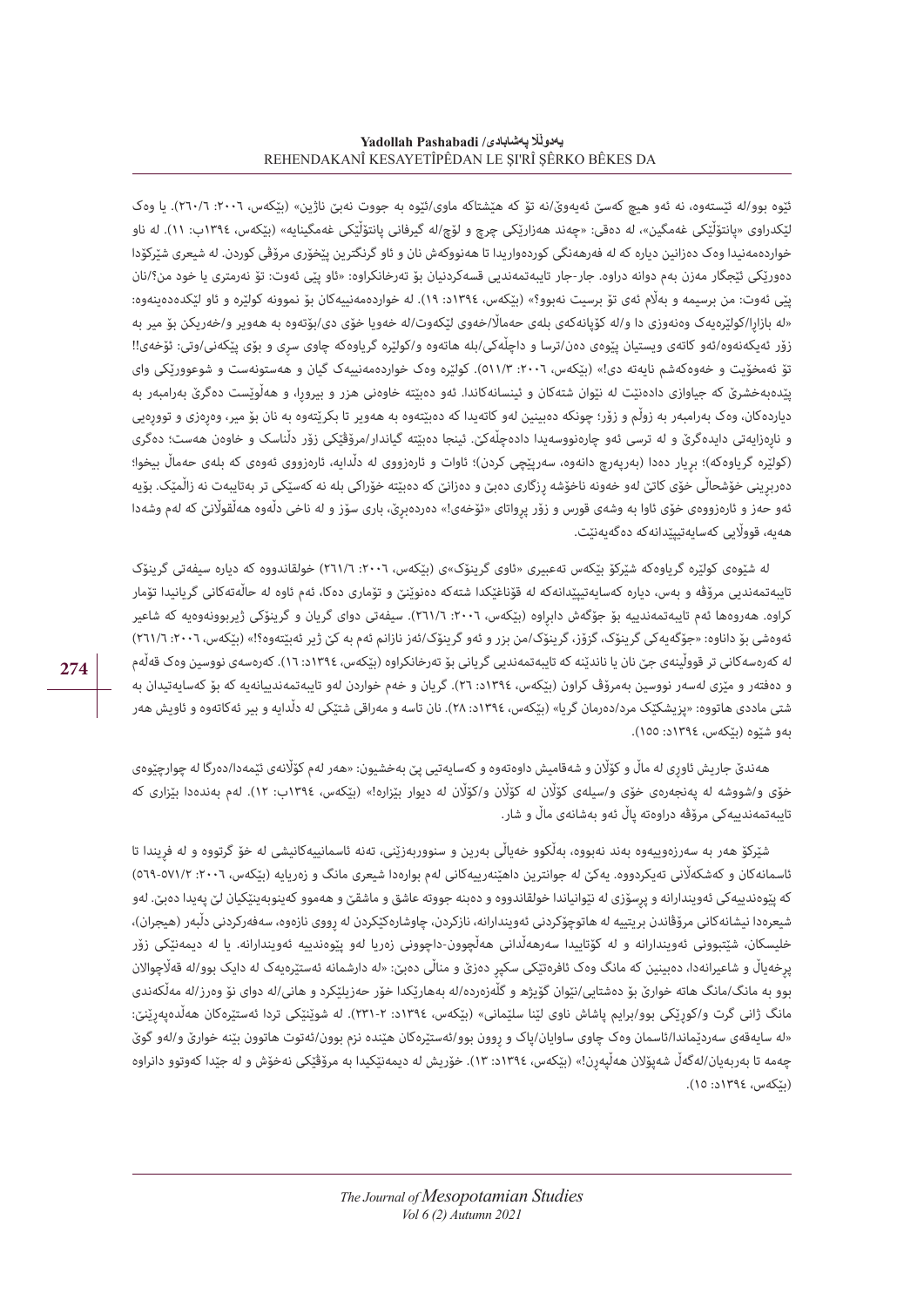## **کەسایەتیدان به ئەندامی لەشی مرۆڤ**

بابەتێ که شاعیر داهێنەرانه دەستی بۆ بردووه و شەقڵی تایبەتیی خۆی پێوه ناوه، بەکارهێنانی ئەندامانی جەستەی خۆیه که هێناونی و کەسایەتییپێداون. لەوانە دەبینین دەستی له خۆی جیا کردۆتەوه (التجرید) و به هەستونەست و شوعوور و هێزی مرۆڤانه رازاندوویەتەوه: »ئەم بەیانییه دەستی خۆم/له کۆتی شانی خۆم ئازاد کرد و/پێم وت: بچۆ/ "با" له سەر ئاو بنووسەرەوه/گەردەلوول بخوێنەرەوه/ساکاریی بکه به تەمومژ« )بێکەس، :٢٠٠٦ ٥٥-٦/٤(. لەم کۆپلەیەدا دەست که پێشتر وەک ئەندامێکی ئاسایی جەستەی شاعیر دەوری گێڕاوه، سەربەخۆ دەبێتەوە و دەبێتە مرۆڤێکی کەسایەتیدار و خاوەن بیروهزر و را، و بۆی هەیه هەڵبژێرێ و له هەموو گرنگتریش سەوادداره و رازاوەیه به هونەری خوێندن و نووسین که تایبەت به مرۆڤن.

## **کەسایەتیدان به گیاندارانی جگه له مرۆڤ**

کۆتر، کەو، جۆرەکانی چۆلەکه )بولبول، بازۆڕی، پاساری، کاڵوکووڕه(، سەمەندەر، گا، ئەسپ و زۆر گیانداری تر لەو گیانلەبەرانەن که شێرکۆ بێکەس کەسایەتیی مرۆڤی پێبەخشیون و هێناونیه نێو شانۆی شیعریەوه و دەوری پێداون. زۆرترین سیفەتی مرۆڤانەش که داویەته پاڵ ئەم گیاندارانه، قسه کردن/گوتنه که شێوازێ له تەمسیل (نواندن)ـی پێدەڵێن. «بەیانیت باش!/من ناوم بولبوله/خەلْکی ئەم باخچەیەم/دەمێکە باخەوانٽکی توورەمان لێپەیدا بووه...» (بێکەس، ١٣٩٤ب: ١٧). لەم شیعرەدا بولبول دێته گۆ و قسه دەکات و دوای ناساندنی خۆی، بارودۆخ و هەندێ له دەنگ و باسی خۆی و چۆنێتی ژیانی دەڵێتەوه و ئاماژه به مەڵبەند و زێدی خۆی دەکا و ئینجا له دەستی باخەوانەکه گلە و گازنده دەکات. هەروەها چەند سیفەتی ئینسانیی تری داوەته پاڵ بولبول و به وەڕزی و بێزاری و بێتاقەتی و هەروەها ویستن ڕازاندوویەتەوه (بٽکەس، ١٣٩٤ب: ١٩).

## **کەسایەتیدان به دیاردەی واتایی و ئینتزاعی**

شێرکۆ بێکەس له کەنار گیانبەخشی به دیاردەگەلی ماددی – سروشتیدا، دەستی بۆ دیاردەگەلی واتایی و ئینتزاعیش درێژ کردووه و لەم مەیدانەشدا گەلێ وێنەی خەیاڵیی بێهاوتا و داهێنەرانەی خولقاندووه. وەک ئەوەی که گیان بکاته بەر گۆرانی و ئاواز و بیکاته پەلەوەرێک و بیاننێرێته ئاسمانی بەرین: «لەوێرا گەر بەچکە ئاوازێ ھەڵفرێ/لێرەڕا ئەم ئەبێ بە ئاسمان» (بێکەس، ٢٠٠٦: ٥٠٠/٣). گۆرانی ھەروەھاش دەبێته خاوەن کەسایەتی مرۆڤانه و دەکەوێته گەڕان و سۆراخ کردن: »گۆرانییەکی غەمگینی شینباو/به شوێن شاعیراندا ئەگەڕێ« )بێکەس، ١٣٩٤د: ٢١٥). غەريبیش دەبێتە زیرۆح و تایبەتمەندیی ئەوان وەردەگرێ: «ئاوی چاو/وەک ئاوی شەربەکەی حیجازی، ژەکێکە/ھەموو رِۆژ غەریبیی ئەینۆشێ» (بێکەس، ٢٠٠٦: ٥٠٠/٣). ئەم تایبەتمەندیی نۆشینە کە کاری گیاندارێکە زاری ھەبێ، لێرە دراوەتە پاڵ چەمکی غەریبی. چەمکێکی تر کوردایەتییه که کەسایەتییێدەدرێ و قسه دەکا: «کوردایەتی بانگم دەکا/رێگه ئەگرم» (بێکەس، ٢٠٠٦: ١٦٥/١). شاعیر بیرۆکه و یادەوەری و بیرەوەریشی هێناوەتە ریزی مرۆڤ، بۆ نموونه وتوویه: «من پۆلێک بیرۆکەی سەوز و سوورم لابوون/...من ئەمویست دەستەمۆیان بکەم.../ بەاڵم ئەوان ڕازی نەئەبوون/ئەیانوت: ئێمه نامانەوێ خەون به جێ بهێڵین/ئەیانوت: ئێمه ئەمانەوێ هەر له ناو پرسیاردا بژین/من هەموو شەوێ زۆرم لێ ئەکردن/تەنیایی بە جێ بێڵن/بەڵام ئەوان ملیان نەئەدا و/بە تەنیاییەوە نووسابوون» (بێکەس، ١٣٩٤ج: ٨٠). لێره «بیرۆکه» وەک چەمکێکی واتایی و ئینتزاعی دەبێته مرۆڤێکی خاوەن ئیراده و بیرورا و سەرپێچیکار. به پەرچەکرداری «نامانەوێ» دژايەتیی خۆی له هەمبەر دۆخێکدا دەربڕیوه. جگه له خودی بابەتی کەسایەتیپێدانەکه واته بیرۆکه که شتێکی واتایی و ئینتزاعییه، زۆرتری بابەتەکان لەم دیمەنەدا واتایی و ئینتزاعین: رازی نەبوون، خەون، وتن، ویستن/نەویستن، زۆرلێکردن، تەنیایی، جێهێشتن، ملدان/نەدان. وەک دەبینین به ڕێژەیەکی زۆری ئینتزاعی بوونەوه چەمک و دیاردەیەکی واتایی و ئینتزاعی بۆته خاوەنی کەسایەتی مرۆڤانه و چەند تایبەتمەندیی بۆ دابین کراوه. ئەم تایبەتمەندییانه بریتین له: ڕازی نەبوون، وتن، ویستن/نەویستن، ملنەدان، خۆ نووساندنە شتێکەوه. زۆر جار دەبینین خەونیش کەسایەتیی وەرگرتووه و به تایبەتمەندی پەشۆکان دەوری خۆی لەم بوارەدا گێراوه (بێکەس، ١٣٩٤د: ١٦). له شوێنێکی تردا خەم و خەون وەک دوو تایبەتمەندیی مرۆڤانه دراونەته پاڵ ئاسک (بێکەس، ١٣٩٤د: ١٦٢).

### **کەسایەتیدان به »مەرگ«**

یەکێ لەو دیاردانەی که له شیعری شێرکۆ بێکەسدا جێگه و پێگەیەکی گەورەی هەیه و له پانتاییەکی بەریندا له پارچه پارچه و کەرت به کەرت و ئاقار به ئاقاری شیعرەکانیدا خۆی دەنوێنێ، «مەرگە». ئینجا مەرگ وەکوو چەمکێکی واتایی و ئینتزاعی کەسایەتیپێدەدرێ و دەدوێ و کاروڕەهاتی مرۆڤانەی لێدەبێتەوه. یەک لەو کارانه قسهکردنه. له کۆمەڵه شیعری ئافاتـدا دەخوێنینەوه که: »ئاوێزانم به. مەرگ ئەڵێ: درەنگه«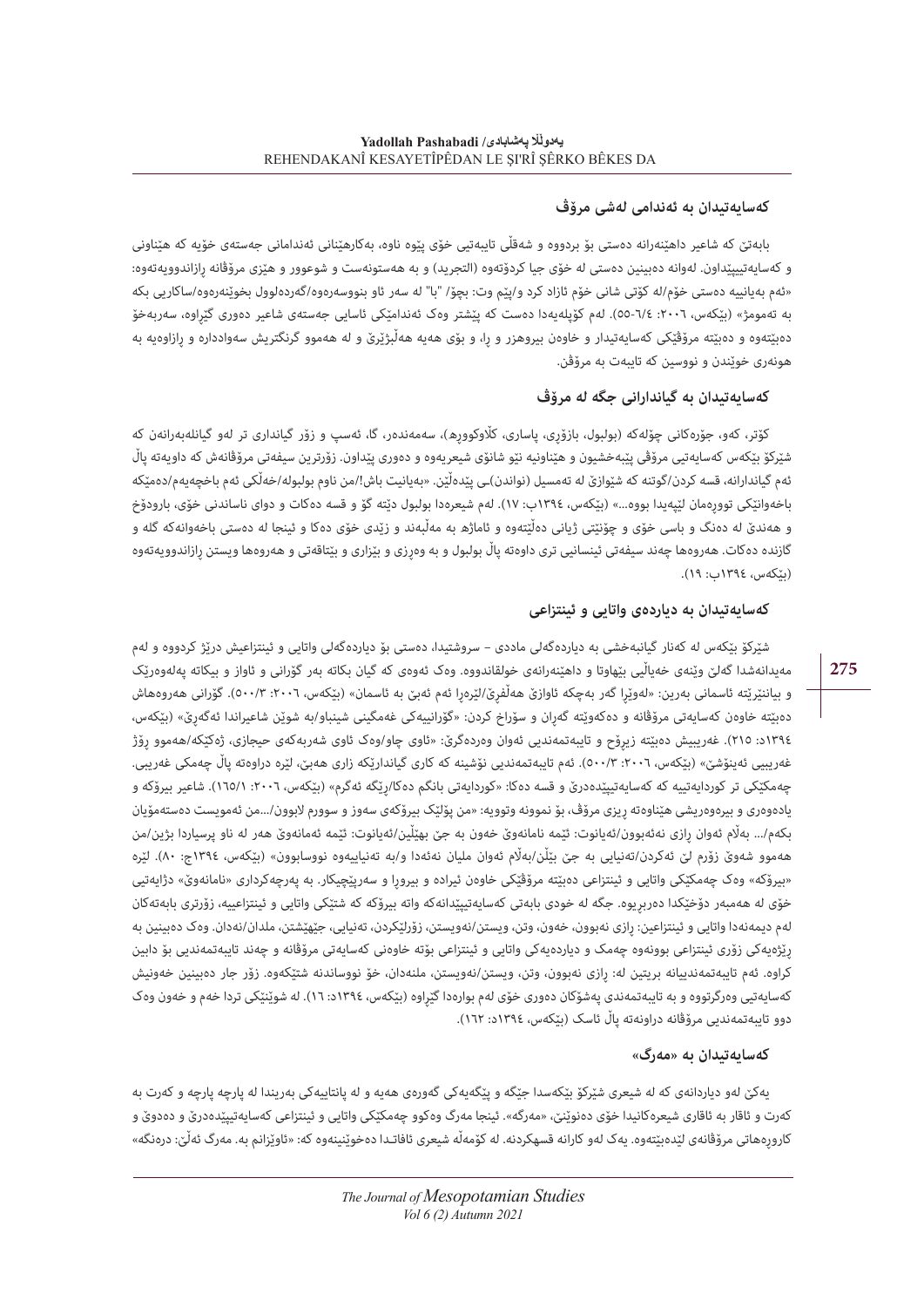(بێکەس، ٢٠٠٦: ١٢/٤). هات و چۆ کردن له تايبەتمەندييه گياندارييەکانه که به مەرگی داوه: «مەرگێ هات، مەرگێ رۆی» (بێکەس، ٢٠٠٦: ٥٠٧/٣(. هەروەها عەدەم و بەهەشت و دۆزەخیش که هاوپێچی مەرگ کراون ئەوانیش به هێزی قسەکردن ڕازاونەتەوه و کەسایەتیدارن: «عەدەم ئەڵێ: درەنگە/بەھەشت و دۆزەخ ئەڵێن: درەنگە» (بێکەس، ٢٠٠٦: ١٢/٤). مەرگ لە دیمەنێکی تردا ھەمان تایبەتمەندیی بۆ تەرخان بووه و به سیفەتی قسەخۆش ناسێنراوه: «ئەمە مردنێکی قسەخۆشە و دەورەی داوین» (بێکەس، ٢٠٠٦: ١٤/٤). مەرگ هەروەها تایبەتمەندییەکی تری مرۆڤانەی له درێژەی هەمان دیمەندا وەرگرتووه، ئەویش ئەوەیه که خاوەنی هێزی ویستن و ئیرادهکردنه: »ئەی کچه ساسانییه جوانهکه!/وەختی سووروسات بەسەرچوو/مردنێکی نوێ منی ئەوێ!» (بێکەس، ٢٠٠٦: ١٧/٤). مردن پێیشی بۆ دانراوه: «ئۆھـ! پەریزادەکەم!/ئەو ساتانەیش بەختیاریم ھەر شپرزە بوو/ئەو ساتانەیش ھەر گوێم لە ترپەی پێی مەرگ بوو» (بێکەس، ٢٠٠٦: ٢٧/٤). دەورێکی تر که شاعیر بۆ مەرگی داناوه، سەربازه: »مردن خۆی گۆڕیبوو، مردن/به جلکی سەربازییەوه، پۆشته و پەرداخ/به هەموو نەجمه و نیشانه و نۆتەکانییەوە/بە کۆڵانێکی نەخۆشی پایتەختا رەت بوو» (بێکەس، ٢٠٠٦، ٥٩٨/٥). خەیاڵی بەرینی شاعیر مەرگی کردۆته سەربازێک رێک و تەکووز، به پلەی نیزامی و نیشانەی دیاریکراویەوه، که دێت و رادەبرێ. لێهاتوویی له کاری خۆیدا و هەروەها درندەییش له تایبەتمەندییەکانی ئەم سەربازەیه. له دیمەنێکی تردا مەرگ دەبێته سەربازی دەوڵەت: »چی ئەکەی؟ ئەو کاتەی کە مردن/سەربازی دەوڵەت بێ و تۆیش لە کێو، درەختی/قەڵەم بی؟» (بێکەس، ٢٠٠٦: ٥٠٤/٣). ئەمە واتە مەرگ دەوری جاسووس دەگێرێ کە کردەوەیەکی مرۆڤانەیە.

شێرکۆ دەستی بۆ ئایندەش درێژ کردووه و گیان و کەسایەتیشی کردۆته بەر ئەویش و چەندان خاڵ و چەندین خەسڵەتی ئینسانی بەبەردا کردووه: »ئەمڕۆ ئاینده هات بۆ الم، به چاوی تەڕەوه/هات بۆ الم پێی وتم/:ئەو مەرگه نوورانییانه، ئابڵووقەی قەاڵی دەنگیان داوم، ئابڵووقەی خوێنم» (بێکەس، ٢٠٠٦، ١٥/٤). لێره هاتن و وتن دوو نیشانەی دیاری مرۆڤانەیین که به ئاینده دراون. ئەم شاعیره خەیاڵبەرینه رابردووشی بەرامبەر به ئاینده کردۆته خاوەنی کەسایەتی و چەندین تایبەتمەندیی مرۆڤانەی بۆ تەرخان کردووه؛ وتوویه: »ئەبینین، وا دیسان ڕابوردوو/ به خۆی و گۆچانی تاریکی دەستییەوە/دێتەوە ناومان و فوو ئەکا/لە چرای دیوارکۆی رۆحمان/سەعاتی ھەتاویی دوارۆژمان ئەدزێ!» (بێکەس، :٢٠٠٦ ٦٣/٤(. ئازار و ئێش و ژانیش بەمرۆڤ کراون: »دەرمانیان ڕشت/ئازار گریا« )بێکەس، ١٣٩٤د: ٢٨(. شیعر خۆی به چەندین شێواز کراوەتە خاوەنی کەسایەتی: «تۆ بروانە/ئەو قەسیدە کەڵەگەتەیش/چۆن دائەنەوێ تا کێلی/شەھیدێکی کورتەباڵای/کەرکووک ماچ کات!» (بێکەس، ١٣٩٤د: ٤٧). يا شیعر دێت بۆ نێو باخچه بۆ پیاسه کردن (بێکەس، ١٣٩٤د: ١٦٩). يا بانگدەکرێ (برواننه ژێر: سەردێری «بانگکردن» لەم توێژینەوەەدا). «رووداو»یش لەوانەیە کە دەکرێ بە دیاردەیەکی واتایی و ئینتزاعی بێتە ئەژمار؛ کاتێ دەبینین له قاڵبی مرۆڤێکی پێداگر و وەرسکەردا دێته مەیدانەوە: «رووداوێک زۆری لێ کردم/له شەوێکدا شەش حەوت جارێ/یەخەی گرتم تا شتێکی بۆ بنووسم!» (بێکەس، ١٣٩٤د: ١١٤(. شیعر خۆی دێته گۆ و مرۆڤانه قسه دەکات: »ئەرێ چاوم!/ تۆ لەبەر کەس هەڵنەسای!/خۆ ئەبێ لەبەر من هەڵسی؟!/من شیعرم شیعر/هاتووم ئەم ڕۆحەت بدەمێ/بۆ هەڵناسی و لێم وەرگری؟!/من شیعرم شیعر« )بێکەس، ١٣٩٤د: ٢٢٧(. شیعر به تایبەتمەندیی مرۆڤانەی گر یانیشەوه رازاوەتەوە (بێکەس، ١٣٩٤د: ٢٢٨).

#### **بانگکردن )ندا(**

بانگکران تایبەتمەندیی گیاندارانه، هەم مرۆڤ و هەم غەیری مرۆڤ. تەنانەت دەتوانین بانگکرانی گیانداری غەیری مرۆڤیش له جوملەی سەنعەتی کەسایەتیپێدان دابنێین. چونکه کاتێ شتێ بانگدەکرێ بەو واتایەیه که شوناس و کەسایەتیی بۆ دانراوه. هەر شتێ که بانگدەکرێ، گەر مرۆڤ نەبێ، به یەک خواستنی درکاو و یەک کەسایەتیپێدان دێته ئەژمار. جا بەم کورته پێشەکییەوه دەبینین که شێرکۆ بێکەس هەموو شتێک بانگدەکا و ڕەگەزی سروشتی و شت و مەک و کەرەسەی خۆی و خواردەمەنی و زۆر شتی تری خستۆته ژێر تایبەتمەندیی بانگکردنەوه؛ واته کەسایەتییپێداون. لێره بۆ ئەوەی وردتر لێکۆڵینەوەی لەسەر بکەین له ژێر چەند لقێکدا ڕیزیان دەکەین.

## **بانگکردنی گیاندار )جگه لە مرۆڤ(**

 بەر له هەموو گیاندارێ جوانتر ئەوەیه ئاماژه بەوه بکەین که شێرکۆ خودی گیانی بانگکردووه؛ کەسایەتیپێداوه، گیانی پێبەخشیوه و بەم شێوه بانگی کردووه: »ئەی گیانی گیان!/خۆ ئەم مانگـە سەرگەردانەی خۆشەویستیم/لە خۆیەوە نەیداوەتە ئەم ساکۆی سکڵی غوربەتە/ ...ئەی گیانی گیان!/لەسەر ماچی پەلکە گیایەک/لێوی جۆگەپەکیان بریم./ ...ئەی گیان./گۆمێ شێت بوو وەختێ لە مانگیان دابری./... گیانی گیانم!» (بێکەس، ٢٠٠٦: ٥٥٢-٥٥٢). جارێکی تریش رِۆحی به گشتی بانگکردووه و هێناویهته رِیزی کەسایەتیپێدراوەکان: «ئەی رِۆحی وێڵ!/تەنگە بە بەری عەشقی تۆ ئەم نەخشانە./...ئەی رۆحی وێڵ!/ژوورێکم ھەیە تەنیاییم بەشی ناکات» (بێکەس، ٢٠٠٦: ٥٥٦/٣). یەکێ لەو گیاندەره غەیری مرۆڤانه که شێرکۆ کردوونی بەردەنگی خۆی و بانگی کردوون، ئەسپه: »ئەی ئەسپی ڕەشی بێزاربوو/لەجڵەوی ئەم زەمانی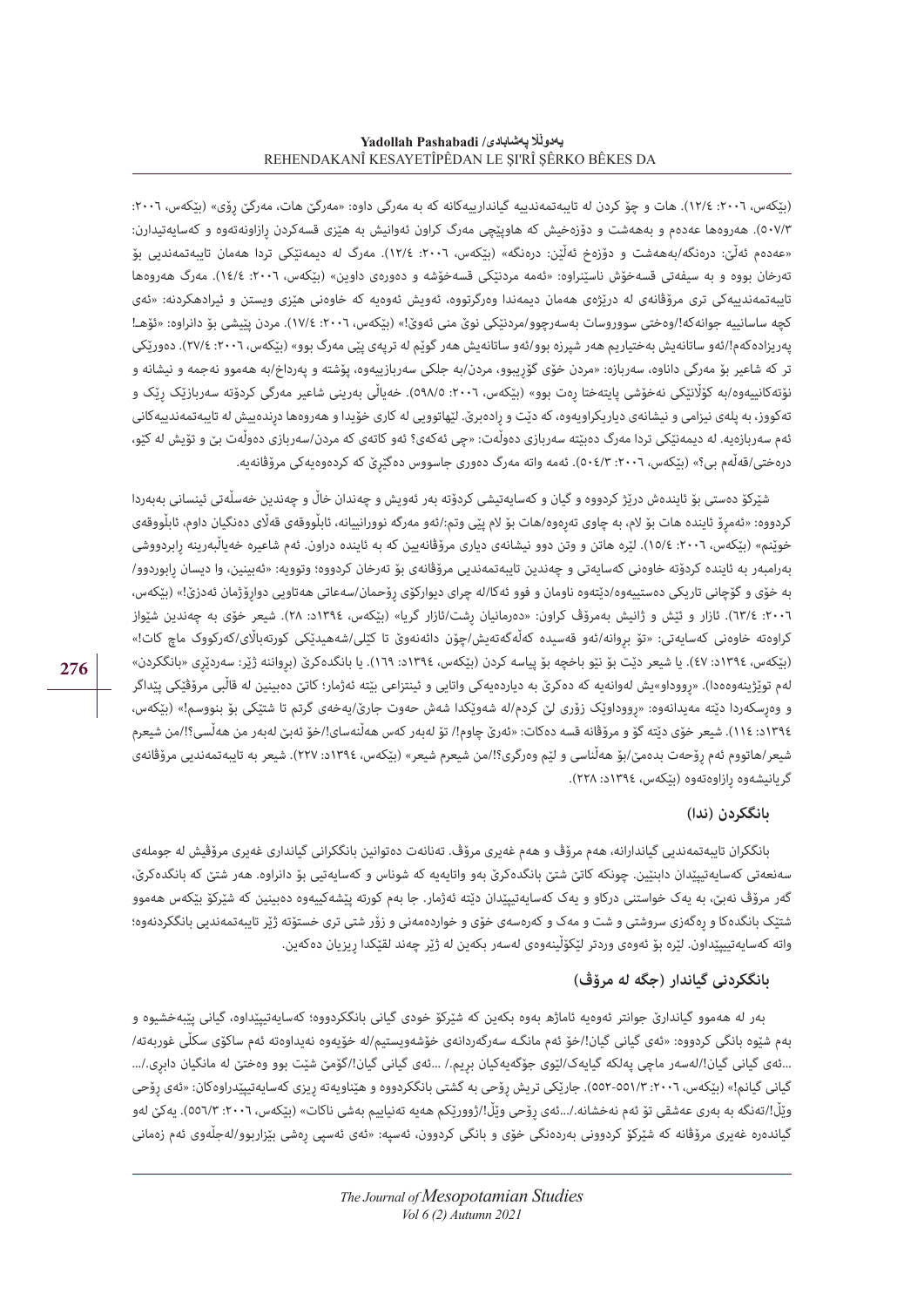بازره بوونه!» (بێکەس، ٢٠٠٦: ٥٥٤/٣) وەک وتمان هەر ئەوەی کە بانگی له ئەسپ کردووه، بەو واتايەيه کە مرۆڤاندوويه؛ هەڵبەت لەم دێرەدا وەک پێشوبهێنراوێک بۆ تەنیایی بەکاریهێناوه.

## **بانگکردنی بێگیان:**

بانگهێشتی گیاندار له شیعری شێرکۆدا دەکرێ له دوو بەشی جیاوازدا لێکیبدەینەوه:

بانگکردنی بێگیانی ماددی–هەست**ی:** بانگکردنی بوونەوەرانی بێدەنگ یەکێ له شێوازه ڕەوانبێژانەکانی کەسایەتیپێدانه )ماحوزی و همکاران، :٢٠١٨ ٦١(. کەژ و کێو له شیعری شێرکۆدا ڕەنگدانەوەیەکی بەرچاویان هەیه. شاعیر خۆی زۆر لەگەڵیان تێکەڵ دەکات و هەست به دۆستی و نزیکییەکی زۆر دەکا لەگەڵیان؛ بۆیە گەلێ جار دەگەڵیان دواوه و بانگیانی کردووه: «ئەی شاخم!/ئەی پەندی بەردینی پێشینان!/ ئەی ملی پڵنگی به خوێنم خەت خەت و/به عیشقم داگیرساو!« )بێکەس، :٢٠٠٦ ٥٠٩-١٠/٣(. ئیتر شاخ وەک مرۆڤێک دەبینین که ئەندامەکانی و کارەکانی هەر له ئەندام و کاری مرۆڤ دەکا؛ سیفەتی هەڵگرتنی پێداوه و شان و دەست و ئەندامانی تری بۆ ڕەسم کردووه. دووکەڵیش له بانگکراوەکانه و دیاره کەسایەتیی پێبەخشراه: »ئەی دووکەڵی بەژنی دایکم/لە وەختی نزاکردندا!/ئەی دووکەڵی بەژنی مێژووم/لەوەختی هەتاو چاندندا!» (بێکەس، ٢٠٠٦: ٥٢٤/٣). دیسانەکە بە شێوەی «ئەی دووکەڵی خەونەکانم» و «ئەی دووکەڵی رەنجەکانم» بانگکراوه (بێکەس، :٢٠٠٦ ٥٢٥/٣(. بانگکردنی وەک »ئەی سێوی بێوەفا!« )بێکەس، ١٣٩٤ج: ٥١(، »ئەی وشەی بێوەفا!« )بێکەس، ١٣٩٤ج: ٥٢(، لەوانەیه که شتێکی بێگیانی تێدا بۆته بەردەنگ و نیدایان بۆ کراوه. ئەمەش بەو واتایەیه که پێشتر گیان و هەستیان پێبەخشراوه و هاتوونەته ریزی مرۆڤ.

بانگکردنی بێگیانی واتایی**/**ئینتزاعی**:** بانگکردنی دڵ )پرسیار کردن له دڵ؛ دەستوور پێدان/وابکه و وامەکه( و بانگکردنی گیان لەم چەشنەن. وشەکان لەم جۆره بانگکردنەدا نەرم و نیانتر و ناسکترن و خۆشەویستی و ئەوینێکی زۆرتریان تێدایه. جگه لەوانە، دەبینین که ڕۆژگاریش گیانی گرتووه و بانگدەکرێ: »ئەی ڕۆژگارە لیخنەکان!« )بێکەس، :٢٠٠٦ ٥٥٥/٣(. بانگکردنی تەنیاییش هەر له هەمان بابەته: «ئەی تەنیایی!/ئەی ئەسپی رەشی بێزاربوو لە جڵەوی ئەم زەمانی بازرە بوونە! ئەی زایەڵەی کەوە سوورەکەی ناو سنگم!» (بێکەس، ٢٠٠٦: ٥٦٨/٣). تەنيابى دەكرێتە باڵندەش بە ھەموو ئەندامانيەوە: «ئەي تەنياييم!/تۆ لێرە ئێستە كەناربى/ناو ژانێكى شووشەبەندى رەنگاورەنگى/ بەم دەنووک و بەو بااڵنە/چۆن ئەتوانی تۆ سنووری شووشە ببڕی؟/بۆ کوێ ئەفڕی/ئەی تەنیایی؟!« )بێکەس، :٢٠٠٦ ٥٦٨/٣(. شەفەق وەک دیاردەیەکی واتایی و ئینتزاعی و له عەینی حاڵدا سروشتیش له بانگکراوەکانی نێو شیعرەکانی ئەم شاعیرەیه: «ئاوابوون بوو/ئەی شەفەقی له خاچدراوی جەستەم و مانگی کوژراو!» یا ئەو کاتەی شیعر بانگدەکا و دەڵێ: «ئەرێ قەسیدە جوانەکە!/بۆ ھەڵناسی؟» (بێکەس، ١٣٩٤د: ٢٢٢)؛ بەم بانگکردنه کەسایەتییپێداوه و دیاره له خەویشدایه دەیهەوێ خەبەری بکاتەوه.

## **کەسایەتیپێدان له قاڵبی چینەکانی کۆمەڵگادا**

بەو واتایه که له ناو ئەو شتانەیدا که شێرکۆ بێکەس کەسایەتییان پێدەدا، چەندین چین و توێژی کۆمەڵگا دەبینین؛ چونکه هەندێ جار شتەکه دەباته نێو چینی ئاسایی کۆمەڵگاوە، جارێک کەسایەتی چینی فەلا و جووتیاری پێدەدا، جارێکی تر دەیباته ریزی شاعیران و نووسەرانەوه، له بار و دۆخێکی تردا سیمای چینی زاڵم و داگیرکەر له کەسایەتیپێدانەکانیدا بەدی دەکەین. به واتایەکی تر شتەکان نەک هەر ئەبن به گیاندار، بەڵکوو ئەبن به خاوەن هزر و فەرهەنگ و خوێندنی باڵا؛ ئەبن به تاقمی خوێندەوار، به خوێنەر و نووسەر، ئەبن به خاوەن هەڵوێست و بیرورای تایبەت و جیاواز؛ ئەبن به دەسەاڵتداری سیاسی و حوکوومی، به نیزامی و عەسکەر و پاسەوانی سنوور و پاسەوانی ناو شار.

هەندێ جار شاعیر له چەند ئاستی جیاوازدا یەک شت دەکاته خاوەنی کەسایەتی؛ بۆ نموونه باران جارێک دەبێته مرۆڤێکی بەس باسەواد (واته لێره زۆرتر سەوادی خوێندن و نووسین مەبەستە) و دەڵێ: «دڵۆپ دڵۆپ باران گوڵ ئەنووسێتەوە» بێکەس، ٢٠٠٦: ٤٨٧/٣).؛ یا ئەو کاتەی دەڵێ: »گڤه گڤه با پێدەشت ئەخوێنێتەوه«، ئەم نووسین و خوێندنەوه ئاستی زۆرتر سەواددار بوون دەنوێنێ. له ئاستێکی تردا دەبینین نووسینەکه نووسینێکی ساکار و ئاسایی نییه، بەڵکوو شاعیر بوون و شیعر هۆنینەوه مەبەسته، ئەویش کاتێکه که دەڵێ: »ئەو دەمەی که باران شیعرێکی سەوزتر ئەنووسێ«. دیاره شیعر نووسین کاری شاعیره که تاقم و چینێکی دیار و بەرچاوی کۆمەڵگایه، چینێ که سەر به هونەر و ئەدەبیاتن؛ کەوابێ باران و با له ڕووی فام و به هزرەوه ئەو کاره دەکەن و خۆیان ئاگاداری دەوری خۆیان و کارەکەیانن.

چینی هونەرمەن**د:** هۆنەر و نووسەر (وەک باران و با له سەرەوه)؛ خوێندن و نووسین داب و تایبەتمەندیی مرۆڤن و بەس. شاعیر زۆر جار ئەم حاڵەتەی بەخشیوە بە ماک /تەن/گیاندارێکی تر. وەک ئەوەی وتوویە: «ھەر باڵدارێک/وەختێ بەسەر ئەو (ھەڵەبجە)دا فری/نەریتێکە/لە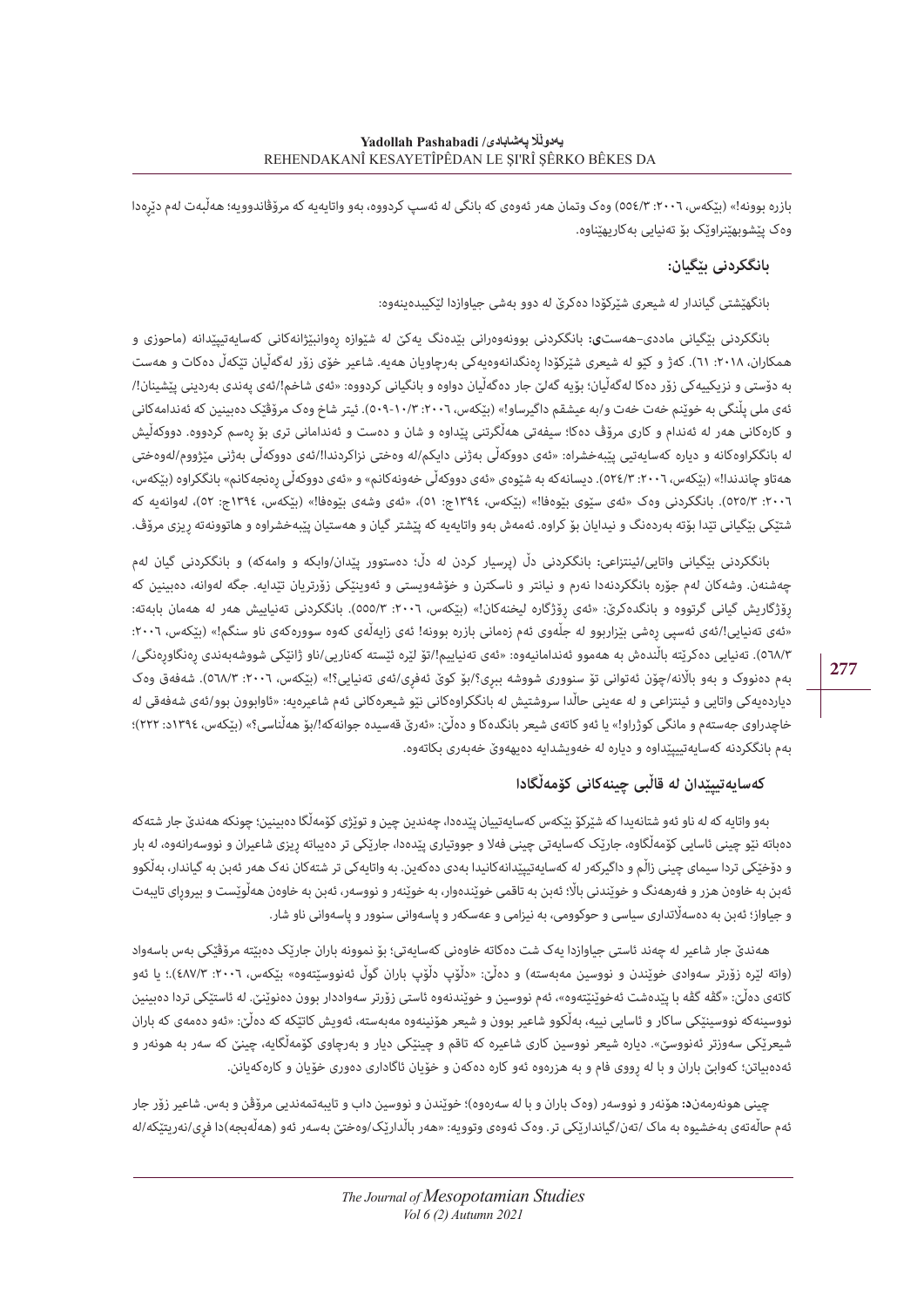ئاسۆدا به باڵ ئەنووسێ: شانزەی سێ و/ئینجا ئەروا» (بێکەس، ١٣٩٤ج: ٩٢). ئەم نووسینه دەتوانێ تەنیا و تەنیا سەوادداری بگەیێنێ و بەس. واته ئەو باڵنده خوێندن و نووسینی زانیوه؛ بەاڵم به هەر حاڵ نیشانەی فەرهەنگ و هونەرێکی تایبەت به مرۆڤه.

چینی خاوەن بیروڕا و هەڵوێستی سیاس**ی:** بۆ نموونەی ئەوەی که شتەکان ئەبن به مرۆڤێکی خاوەن بیروڕا و خاوەن هەڵوێستی سیاسی–کۆمەلّایەتی، دەتوانین ئاماژھ بکەین بە شیعری کولێره کە پێشتر باسمان کرد (بروانه ژێر سەردێری کەسایەتیدان بە دیاردەی ماددی و هەستی). هەروەها له کتێبی ملوانکەدا دەبینین که کەرەسەکانی ئارایشتی ژنان و ئامێرەکانی تر هەموو پێکەوه خۆیان رێکدەخەن بۆ ڕاپەڕین و خۆپشاندانێکی گشتی له نێو شەقامەکان و بازاڕدا. بۆ وێنه له دیمەنێکیدا ملوانکەکه ئاوا دەگێڕێتەوه: »بۆ ڕۆژی دوایی سەعات دەی سەرلەبەیانی، وەختێ چووینەدەرەوە، نمەنمە باران ئەباری، چەترەکەمان بۆڵەبۆڵێکی کرد و ئینجا خۆی کردەوه...به لای راستدا وەرگەراین و روومانکرده بەرزاییەکانی سەرەوه. ئێمه ئەبوو ئەمرۆ ھەموو ئەو ملوانکه و گواره و بازنانه ببینین، ... که له جەستەی ئەم شاره نارازین. ئەبوو گرد بینەوه و شتێکی تازه بڵێین و شتێکی تازه بکەین» (بێکەس، ١٣٩٤ط: ١١٥-١١٦). لەم کۆپلەیەدا دیاره هەموو شتەکان هاتوونەته قاڵبی مرۆڤەوه و به وەرگرتنی کەسایەتی ئاستیان بەرز بۆتەوه و ئێستا بریار دەدەن و کۆدەبنەوه و بەرامبەر بە واقیع و هەڵکەوتی ژیان و رۆژگار و بارودۆخەکه هەڵوێست دەگرن و پەرچەکردار له خۆ پیشان دەدەن. لەم چەند دێڕەدا وا دەردەکەوێ که بەڵێنیان داوه و لە سەر وادەی دیاریکراودا دەچنه دەرێ. رەگەزێکی گرینی مرۆڤانه که لەم بەندەدا دەبینرێ، نارەزایەتییه هەمبەر به بارودۆخ. ئینجا کۆبوونەوە و دەربرینی بیروڕای نوێ و ئەنجام دان و پێکهێنانی کارێکی نوێ که ئامانجیانه، هەموو تایبەتمەندی و خەسڵەتێکی مرۆڤانەیه.

چینی یاخیبوو/ڕاپەڕی**و:** بۆ ئەوەی که شتی بێگیان و ئینتزاعی دەبێته خاوەن گیان و هەستونەست و بەرزتر لەوه، دەبێته بڕیاردەر، شیعری »کۆبوونەوه« له دیوانی کازیوەدا نموونەیەکی باشه: »له ئەمریکای خواروودا/شەو به دزیی مەخفەرەوه/چەند سنوورێ کۆبوونەوه/بڕیاریان دا که یەکتری بسڕنەوه!/پەساپۆرتی بەرباخەڵی شار و گوندی/ئەم دنیایه وەرگرنەوه/وەختێ هەستان... له ناکاودا/پاتەختەکان هاتن دایان/ بەسەریاندا/بەریان نەدان/تا هەر یەکێکیان کرد/به دوان/به سیان/که بەریان دان/پەساپۆرتیان دا به خۆشیان!« )بێکەس، :٢٠٠٦ ٤٤٧/١( یا وەک شیعری »شیش« که بۆ نازم حیکمەتی داناوه: »له کارگەی ئاسنگەرێکدا/چەند شیشێکی مەچەکئەستوور/هەستانه پیان/هەڕەشەیان کرد له گیره و/مۆربوونەوه له ئاگردان/وەختێ بیستیان:/ئەیانەوێ له پەنجەرەی/کتێبخانەی گشتییەوه/بیانگۆرن/بیانکەن به/دەرکەی زیندانی داخراو/ له سەر مانگی شیعری گیراو» (بێکەس، ٢٠٠٦: ٤٨٧/١). له شیعری «باو و ناباو»دا دوو کەسایەتیپێدان هەیه که یاخی بوونیان تێدایه؛ یەکێ درەخته و ئەویشیان شیعرێکه که یاخی دەبن دژی »باو«: »درەختەکانی باخچەکه/ئاسایی بوون/هەموو هەر یەک قاچیان هەبوو/هەمووشیان قنج ڕاوەستابوون/تاقه درەختێکیان نەبێت/لەسەر دوو قاچ ڕاوەستا بوو/بەرەو خواریش بۆ جۆگەکه دانەویبوو/تا به مشت ئاو بخواتەوه!/وازم له هەموویان هێنا و رووم کرده ئەو!» (بێکەس، ١٣٩٤ج: ١٤٦). کەسایەتیپێدان لەم دیمەنەدا چەند بنیاتی بۆ دابین کراوه؛ درەختێک خاوەنی کهسایهتییهکهیه؛ ئهم درەخته له باری ئاسایی و داب و نەریتی باوی رەگەزی درەخت لای داوه و سەریێچیی کردووه؛ له جیاتی یەک قاچ دوو قاچی هەیه؛ به جێی ئەوەی سەر بەرەو ئاسمان بگرێ، بەرەو خوار دانەویوه؛ مشتی هەیه و بەو مشته ئاو دەخواتەوه. دیمەنێ که شاعیر بۆ ئەم درەختەی خولقاندووه، بەم جۆرەیه که درەختی کردۆته ئینسانێک به دوو پێ و دوو قاچ و دەست و گرنگتریش به ئیرادەیەکەوه که دژی باو راوەستاوه و له حالّەتی ئاسایی درەختی، یاخی بووه. شیعرەکەی تریش ئاوایه: «ئەمرۆ پۆلێ شیعرم فرین/باو چۆنی وت، ئاوا فرین/باو چۆنی وت، هەروایش خوێندیان/تەنها هەر یەکێکیان نەبێت/خۆی له پۆلەکە دابری و/جۆرێ فری، باو توورە کا/جۆرێ خوێندی باو نەیەوێ/ بۆیه وەختێ هاتنەوه لام/پەر و باڵی گشتیانم کرد/هەموویانم له ماڵەکەم کرده دەرێ و/به تەنها هەر ئەو یەکەیانم هێشتەوه/ناباوی کرد/به خوێندن و به هەڵفرین!» (بێکەس، ١٣٩٤ج: ١٤٨). ئەو شتەی لێره بووەته خاوەنی کەسایەتی، «شیعر»ه؛ گیان و هێزی فرینی پێ بەخشراوه. بەاڵم شاعیر لەوه تێپەڕیوه که دیمەنێکی ئاسایی بخولقێنێ و بەس؛ بەڵکوو دەبینین چەقی هونەرەکه لەوەیدایه که »شیعر«ەکه وەک سووژەی کەسایەتیپێدراو، بۆته خاوەنی بیرورا و بەرپەرچدانەوه؛ دژی باو دەفرێ، سەرپێچی دەکا له باو، له ژێر چوارچێوه و یاسا و رێساکانی باو دەردەچێت. خاڵێکی تر لەم شیعرەدا ئەوەیه که شاعیر وەک گێڕەوەیەک الیەنگری لەم جۆره درەخت و شیعره یاخیبووانه دەکا. تەنانەت کتێب و پەڕاویش یاخی دەبن: »له ئەرشیڤی نامەخانەی دوا قەیسەرا/هەرچی کتێبه هەژار و برسییەکان بوون، کەوتنه جووڵه/له ڕیزی خۆیان یاخی بوون/هەموو چوونه یەک ڕیزەوه/گرد بوونەوه و پەڕەی سەریان نا به سەری/یەکترەوه/بوومەلەرزەی خۆپیشاندان/سەر و ژێری نامەخانەی گەورەی لەرزان/کتێبی کورتەبنەی سەر رووتاوەی پێشەوایان/هەڵبریه سەر قەڵای دۆشکان/هاواری کرد:/داوا ئەکەین بخرێینه پێش چاوی کێڵگه و رووبارەکان...» (بێکەس، ٢٠٠٦: ٥٤٤/١). بەم شێوەیه له ئەرشیڤخانەکەدا هەموو کتێبەکان دوای یهک گرتن و دیاری کردنی پێشەوا و ڕێبەر بۆ خۆیان یاخی دەبن و شۆڕشێک پێکدێنن و به خۆپیشاندان داواکاریی خۆیان دەردەبڕن.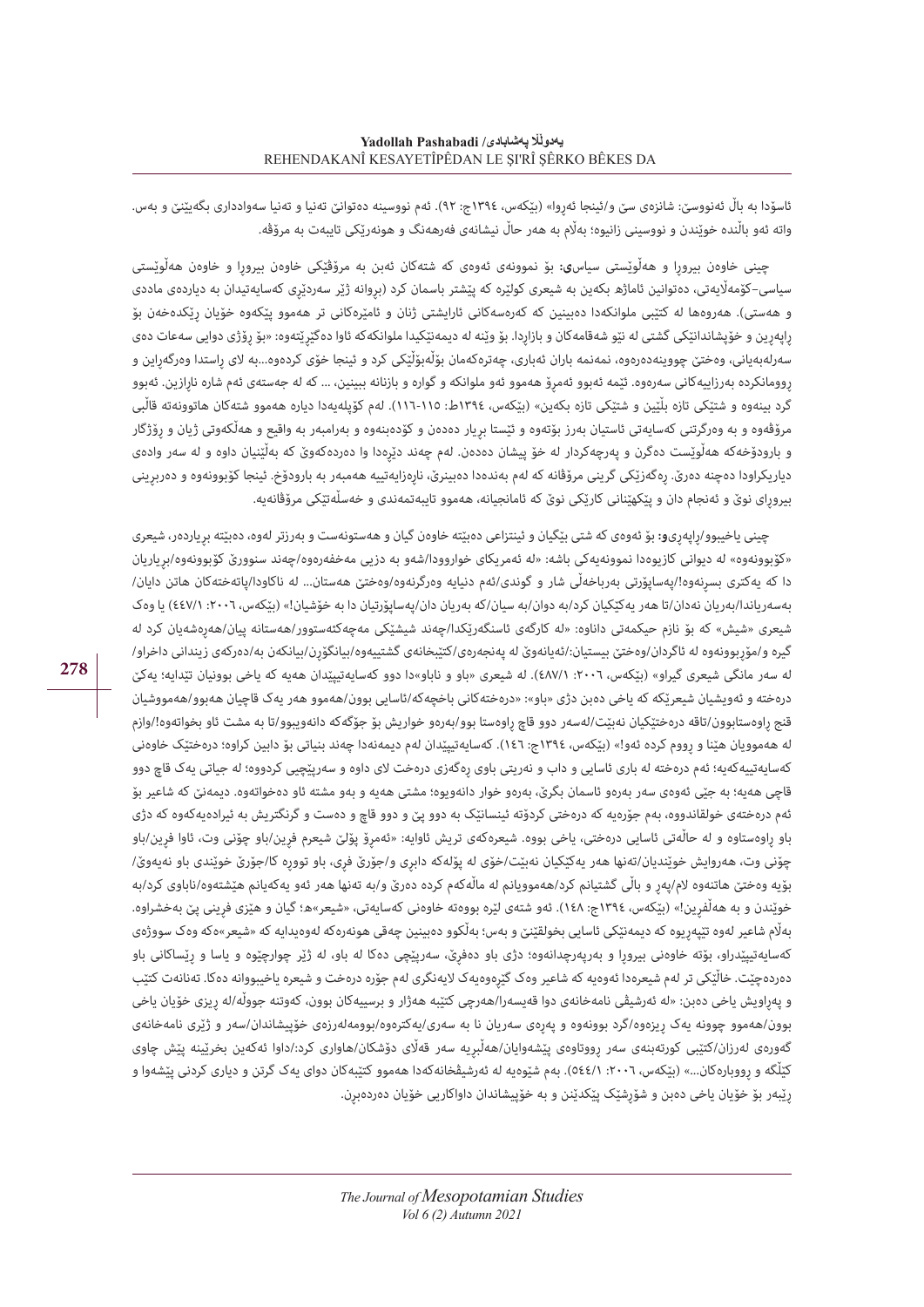چینی دژەزوڵم و ستەم**:** شتەکه لێره دەبێته مرۆڤێکی عاقڵ و بەتوانا که ناچێته ژێر باری زوڵم و زۆرداری و سەر بادەدا له دەستووری سوڵتان و حاکم و خۆی دەرباز دەکات: »قەڵەمێ سەری خۆی هەڵگرت/هیچ دەفتەر و هیچ کاغەزێ/نەیانزانی/ڕووی له کوێ کرد/چونکه ویستیان دایبدەن و/خۆی به خۆی بکوژێننەوه/چونکه ویستیان وا بنووسێ/هەر بەتەنیا سوڵتانەکان/بیخوێننەوه» (بێکەس، :٢٠٠٦، ١(٤٥٦). هەست به دژایەتی کردنی زوڵم و زۆر و ستەم و ناڕەوایی له پێنووسێکدا ئەونده توند و تیژانه و بەهێز بووه که دژی سوڵتان بوەستێتەوه و سەر له فەرمان با بدات و خۆی ئاواره بکات و ئاوارەیی و دەربەدەری به الیەوه خۆشتر و ئەوبەرتر بێ له هێمنی و ژێردەستەیی و چەپۆکەسەری.

چینی عاشق و ماشق: شتی بێگیان (فیزیکی/واتایی) له شیعری شێرکۆدا، بەشی خۆی له گیان و هەستونەست وەردەگرێ، ئەویش نه به بار و دۆخێکی ئاساییدا، بەڵکوو تایبەتمەندییەکی زۆر دیار به خۆیەوه دەبینێ، دەبێته عاشق و هەر به هەمان دەستوور یەکێکی تر دەبێته ماشق؛ وەک مێژوو/عاشق و بەرد/ماشق که یەکەمیان واتایی و دووهەمیان ماددیه: »به تیری عەشقی بەرد/زامداره و گرفتار ئەم مێژووه عاشقەم» (بێکەس، ٢٠٠٦: ٥٠٢/٣). ئەم عەشقە لە دەوری چاو دەگەرێ و له وجوودی بەرددا ئەو شتەی کە زۆرتر گری ئەوینی خستۆته گیانی مێژووەوه، چاویەتی: «بۆ خاتری چاوی بەرد/هەموو جار خۆرنشین ئەپۆشێ» (بێکەس، ۲۰۰٦، ۲۰۰۳). له شیعری شێرکۆدا ئەوین و دڵداری له ناخی هەموو شتێکدا بەدی دەکرێ، له دیاردەگەلی سروشتیدا؛ وەک ئاو، دار، بەرد، ڕووبار، چۆم، کانی، کەژ و کۆ، هەور؛ تەنانەت له چەمک و دیاردەگەلی واتاییدا وەک مێژوو. له شیعری شێرکۆدا عەشق خۆی زۆر جار دێته مەیدان و دەور دەگێڕێ: »دەرچوونم بۆ نەبوو/عەشقی تۆ دەوری دام/من ئێستا له نەخشەی تازەتا دوورگەی تۆم» (بێکەس، ٢٠٠٦: ٤٩٨/٣). عەشق جەستەی ھەیە و شتێک لەبەردەکا، وەک ئەوەی کە شاعیر گازنده دەکا: »ئەی ڕۆحی وێڵ!/تەنگه به بەر عەشقی تۆ ئەم نەخشانه!« )بێکەس، :٢٠٠٦ ٥٥٦/٣(. عەشق سەردار و ساالره، ڕێبەر و فەرماندەرە، تەنانەت زەمەنیش لە ژێر رکێفی ئەودایە: «پێدەشتی زیوینی رۆح شوێنه و/کات له ژێر رکێفی عەشقایه» (بێکەس، ٢٠٠٦: ٥٧٩/٣).

چینی هەژار و بێئەنو**ا:** لێرەدا دیاردەیەکی ئێجگار هونەرمەندانه دەبینین، بەوەیدا که شێرکۆ گەلێک جار هاتووه جەستەی بەخشیوه به چەمکێکی واتایی و گیانی کردۆته بەری. به وێنەی برسێتی: »به دار خورمای بەر ژوورەکەم/وت: که سەرنجم به سەرتا/هەڵئەگەڕێت/ ئەرووشێت و زامدار ئەبێ!/پەلێکی ھاتە ژوورەوە:/- لە پێشدا یەکەم دار خورماش/وەکوو چنار/بەژن و بالٰای ساف و لووس بوو/بەلٰام ڕۆژێ/برسێتییەکی کۆچەریی/گرنج گرنج/که هێشووی گەییوی بینی/باوەشی زبری پێدا کرد/چووه سەرێ/که هاته خوار/هەموو بەژنی دار خورماکەیش/بوو به پلەی گرێ گرێ» (بێکەس، ٢٠٠٦، ٥٦٥/١). یا وەک چۆن بێکەسی ئەکاته گیاندارێک و مردن و ژیان و هەژارییەکەی پیشان دەدا: »بێکەسیم ڕووت نییه/تا ئەمرێ پۆشاکی ڕەشتانی بەش ئەکا« )بێکەس، :٢٠٠٦ ٥٤٤/٣(. هەر بەو شێوەش تینوێتی و تەنیاییش گیاندارن و ژیان و مەرگ تەجروبه دەکەن.

چینی دۆست و برادەر: له شیعری شێرکۆدا دەبینین تەنی بێگیان و ماک و دیاردەی سروشتی دەبن به گیاندار و مانای دۆستایەتی و پێوەندی سۆزدارانه و عاتیفی پێک دەهێنن؛ وەک چۆن دەبینین هەور و شەپۆل و دار بەڕوو و گابەرد به عەینی وەک دۆستی گیانی دێن و سەری لێدەدەن: «ھەموو جار بێ ئەوەی لە دەرگای وشەم بات/ھەورێ دێ/خۆی ئەکا بە ژوورما و گۆرانیی قژتەرم بۆ دێنێ./بێ ژوان بەبێ پرس/ھەموو ڕۆژ/شەپۆلێ، دووان و سیان/،بە ھەگبەی پرشنگ و گوڵەوە/ئەگەنە سێبەری بەرگێلەم/ناڕۆن تا من نەکەن بە مێرگی ھۆنراوە و/ بە گۆمی ئەستێرەیش، ژوورەکەم/.دار بەڕوو دێ بۆ الم/ڕەگی خۆی ئەبەستێ بەڕەگی قاچمەوە/.گابەرد دێ و ھێزی خۆی/بەدیاری بۆ پشتم ئەھێنێ/.لووتکە دێ و بااڵی خۆی/ئەخاتە سەر بااڵم/.ئاشنامن فرمێسکە پایزەی غەریبان/ئەوانیش بە سواری کزەبای/ئێواران دێن بۆ الم« (بٽکەس، ٢٠٠٦: ٥٠٧-٥٠٧).

جاری واش هەیه شاعیر له شیعرێک یا له دیوانێکیدا کۆمەڵگایەک دەخولقێنێ که هەموو ئەندامانی شت و مەک و کەرەسه و جەمادن و کەچی هەموو خاوەنی کەسایەتین. نموونەی ڕاستەقینه و زۆر بەهێزی ئەم جۆره کەسایەتیپێدانه کتێبی ملوانکەیه. لەم دیوانەدا که سەرتاپای له کەش و هەوایەکی خوازەییدا و له خەیاڵێکی بەریندا سەیر دەکا، کەرەسەکانی ئارایشتی ژنان زۆرترین کەسایەتییەکانین. هەموو به ناوی تایبەتی خۆیانەوه دەور دەگێڕن و هەر یەک خاوەنی کەسایەتی خۆیه. هەر یەک کارێک و قسەیەک و کردەوەیەکی مرۆڤانه دەنوێنێ. گەرچی کتێبی ملوانکه خۆی شیاوه به شێوەی تایبەتی لێکۆڵینەوە و توێژینەوەیەکی شیکارانەی بۆ تەرخان بکرێ، بەڵام لەم توێژینەوەیەدا چەند خاڵێکی پێوەندیدار و گرینگ دەخەینە روو. له دیمەنێکیدا ملوانکەکه ئاوا دەگێرێتەوە: «له شەوێکی کووربووی دەست و پلتەزیودا، ئاوێنه بچکۆلەکە وتی: به راستی ئێمه لەبەر ئەوەی لەم ژووره گەرم و گورٍ و خۆشەدا ئەژین، ئاگامان له شت و مەکە مێینه هەژار و برسییەکانی دەرەوەی خۆمان و ئەم شاره نییه. چۆن ئەژین! ئێمه ئەگەر بە پێی خۆمان نەگەرێین و بە چاوی خۆمان نەیانبینین ناتوانین لەو دنیایە بگەین! منیش پرسیم: راسته...بەڵام ئێمه ئەتوانین چیبکەین؟ قەڵەمەکە دوو جار لەسەر یەک پژمی و له دواییدا وتی: ئینجا چی لەوە ئاسانتره، ئەتوانین هەموو شەوێ دوای ئەوەی خانم نووست، هەر جاره و یەکێکمان به درزی پەنجەرەکەدا بێت یان به بن درگاکەدا بچینه دەرەوه« )بێکەس، ١٣٩٤ط: ٥٥-٥٤(. لەم نموونەیەدا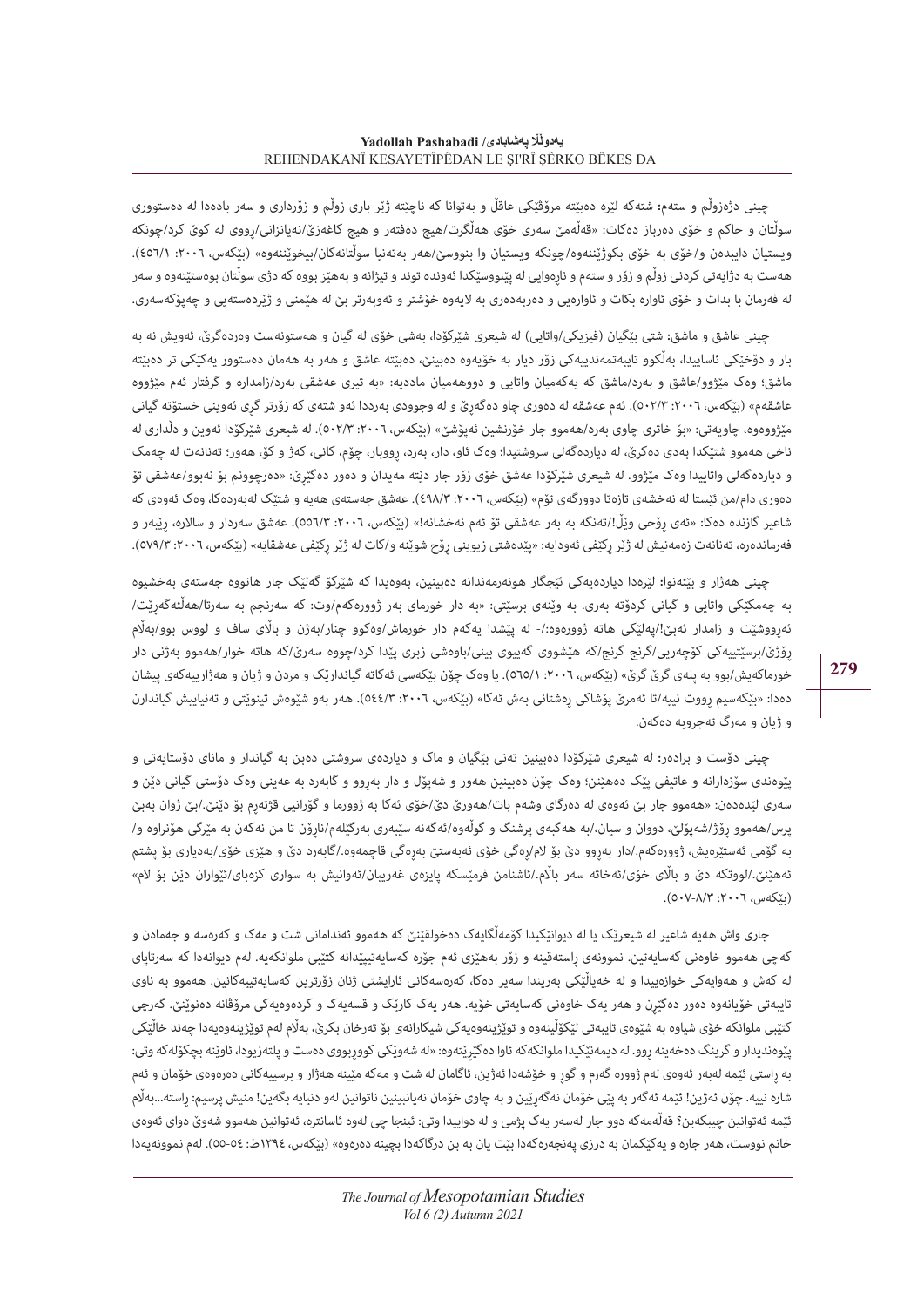گێڕەرەوە ملوانکەیه. ئەو خۆی وەک مرۆڤێک ڕووداوەکان و هەڵسوکەوت و بەرنامەکان دەگێڕێتەوه. ئەڵبەت ئەم دەوره له سەرتاسەری کتێبەکەدا دهیگێرێ. هەموو ئەندامانی ئەم دەقە گێرانەوەییە لە ئیمکانی قسەکردن و وتن بەھرەوەرن. بەڵام جگە لەوە لەم پارچەیەدا بۆ وێنە ئاوێنەکە کاتێ قسان دەکا چەند ڕەگەزی گرینگ دەخاته ڕوو: هەستی دەسته و تاقم و جەماوەر بوون و یەکانگری؛ ژیان بردنه سەر له شوێنێکی خۆشدا؛ خاوەن ئاگایی و هەستونەست و شوعوور بوون؛ گەڕان به پێی خۆ و بینین به چاوی خۆ و تێگەیشتن. له دۆخی قەڵەمەکەشدا کاری پژمین که گەرچی تایبەتیی مرۆڤ نییه، بەلّام کە لە ناو قسه کردنەکەدا ھاتووه چەند باری واتادار دەگەیەنێ.

## **شێوازی تری کەسایەتیپێدان**

له شیعری شێرکۆ بێکەسدا جار جار دەبینین ڕاستەوخۆ چەمک، واتا، دیاردەیەکی ماددی بەکەسدەکا و به هێنانی تاریف و تایبەتمەندییەکی، له ئاست و قاڵبێکی تردا دەیخولقێنێتەوه: »سیاسەت: گایەکی بەلەسەی چاو سووری تووڕە بوو/ھەموومان،مێژوومان بە کەللە و قۆچیەوە بەستبوو» (بێکەس، ٢٠٠٦: ٥١٢/٣). یا وەک ئەوەی دەڵێ: «ئەم خۆشەویسته بزرەم،/تاقانەیه و نه جووتی هەیه و نه جێگر/به تاقی تەنیا خۆیەتی./دایکم وتی: من له جیاتی،/وتم: نابێ، من دڵنیام ماوه، ئەوەندەی بۆ گەراوم/شوێن لێم وەرس بووه. ئەوەندەی پرسیارم کردووه، وەڵام/ خۆیم لێ ئەشارێتەوە» (بێکەس، ١٣٩٤ج: ١٤٨). لەم بەندەدا سیاسەتی لە قاڵبێکی تازەدا خولقاندۆتەوە. شوێن بۆتە مرۆڤێک بە تایبەتمەندیی وەڕسییەوه. وەاڵمیش هاتۆته ڕیزی مرۆڤ به تایبەتمەندیی خۆشاردنەوەوه. هەروەها جاری واش هەیه ئەم شێوازه له کەسایەتیپێدان به ناو دانان و بەسەردا بڕین پێکدێت؛ وەک ئەوەی دەڵێ: »واڵت ژنێکی داماوی شپرزەی قژ خۆاڵویی/هەمیشه هەڵترووشکاوی بەردەم چادری ئۆردووگا بوو« )بێکەس، ١٣٩٤د: ٢١٧(.

یا وەک ئەوەی کە چەمکێک لە باری ئاسایی خۆی بترازێ و سیفاتی شتێکی تری ماددی یا واتایی پێبدرێ، ئەمیش جۆرێکی تری ئاشنایەتی-سرییه؛ وەک ئەوەی کە وتوویه: «خۆم بینیم بەم ھەردوو چاوانە/لە دەفەی شانیان قوڵەقوڵ ئازادی ھەڵئەقوڵی» (بێکەس، ٢٠٠٦: ٥١٦/٣). ئازادی که چەمکێکی واتاییه کراوه به ئاو، جموجووڵ و بزاڤی پێدراوه، هەڵقواڵنی وەپاڵخراوه که تایبەت به ئاو یا تراوه.

## **کەسایەتیدان به شوێن-کات**

زۆرێک له شوێنەکان، وەک ناوی شار و دێ و کەژ و کێو و شاخوداخ و رٍووبار و کانی و هەروەها زۆرێک له کاتەکان، وەک شەو، رِۆژ، مانگ، ساڵ، چرکه، دەقیقه و ... له شیعری شێرکۆدا کەسایەتییان پێدراوه و له دەوری ئینسانێکدا هاتوونەته مەیدان و خۆیان نواندووه. بۆ نموونه: »باڵەکایەتی شۆخێکی/هێنده جوان بوو، هێنده جوان بوو/کاتێ شیعر له بەردەمیا ڕائەوەستا/وەکوو مانگەشەوی ناو گۆم/چۆن الڵ ئەبێ و چۆن ئەوق ئەبێ/ئەویش ھەروا» (بێکەس، ١٣٩٤د: ١٤٨). لەم بەندەدا «باڵەکایەتی» کراوه بە کیژێکی شۆخ و شەنگ و لەبار و زۆر جوان (بە دوو جار هاتنی عیبارەتی هێنده جوان بوو ئەم تەئکیده نیشان دراوه(؛ هەروەها لەوالشەوه پێشوبهێنراویش که مانگەشەوه، شاعیر ئەویشی مرۆڤاندووه و الڵ و ئەوق بوونی بۆ هێناوه که دیاره هەر مرۆڤ الڵ دەبێ. هەروەها باڵەکایەتی دەوری کچێکی خوازبێنیلێکراو دەگێڕێ و حەتتا بە کچی یهزدان دەناسری (بێکەس، ١٣٩٤د: ١٤). یەکێ لەو شوێنانەی کە شاعیر گەلێک دیمەنی جوانیناسانەی بۆ تەرخان کردووه و زۆ جاران مرۆڤاندوویه، هەڵەبجەیە. له دەربەندی پەپوولەدا ھەڵەبجە کەسایەتییەکی پررەنگ و تاموبۆنە و دەوری گەورەی گێراوە: «ھەڵەبجە ئەمخاتە *سە*ر شانی خۆی» )بێکەس، :٢٠٠٦ ٥٣٧/٣(. هەڵەبجه هێڵنج دەدا و بەالدا دێت و تووشی وەستانی دڵ دەبێ: »ئەو بەیانییەی هەڵەبجه له پڕێکدا/هێڵنجی دا و بەالدا هات/دڵی وەستا» (بێکەس، ١٣٩٤د: ٦٠). له شوێنێکی تردا سیفەتی بوورانەوەی داناوه بۆ گۆرەپان (بێکەس، ١٣٩٤د: ٩٣). هەڵگورد به یەکجار هەم دهبێته کچێک و داواکاری بۆ دەچێ و هەمیش دەبێته باوکی بووک و دەستی ماچ دەکرێ (بێکەس، ١٣٩٤د: ١٤). ستۆکهۆڵمیش لەو شوێنانەیه که له شیعری شێرکۆدا کەسایەتیی وەرگرتووه و هاتۆته ڕیزی مرۆڤەوه: »بەیانییه و ستۆکهۆڵم دەستەکانی له گیرفاندا و/پەنجەکانی پێی تەزیوه و لەبەر بای بەفرا کووڕ بووه و/ئەویش وەک من هەڵئەلەرزێ« )بێکەس، :٢٠٠٦ ١٦٥/٥(. لەم دیمەنەدا شاعیر به هێزی خەیاڵی خۆی شاری ستۆکهۆڵمی سەرەتا شوبهاندووه به خۆیەوه و هەردوو له سەرمادا دەلەرزن و بۆ ئەو شاره که ئێستا ئیتر هاتۆته ئاستی مرۆڤێکی وەکوو شێرکۆ بێکەسەوه، دەست و پەنجه و پێ و گیرفان دانراوه و شەختەی جەمسەری باکووری کارێکی پێ کردووه که دەستی ئاخنیوەته گیرفانییەوه و پەنجەی پێی لەبەر سەرما سڕ و سست بوون و به گشتی هەیکەلی خۆی کۆم کردۆتەوه تا بەڵکوو تۆزێک له تیژی و بڕشتی سەرما کەمتر هەست پێ بکات و بەو حاڵەشەوه دەبینین که ئەویش لەگەڵ شاعیردا هەر دەلەرزێ.

شێرکۆ بێکەس دیاره شیعری نیشتمانیی ئێجگار زۆره. ئاوڕ دانەوەی له نیشتمان چەند قاتی شاعێران و ئەدیبانی تره و وەک شاعیرێکی نیشتمانی و نیشتمانپەروەر دەناسرێ. گەلێک به بااڵی نیشتماندا شیعری هۆندۆتەوه و تەوسیفی کردووه و له پیاهەڵدان و الواندنەوه و وتنەوەی مێژووی نیشتمان و باسکردن له کۆست و کارەسات و خۆشی و ناخۆشییەکانی، ئەونده هۆنراوه و بەسته و هەڵبەستی داناوه، ڕەنگه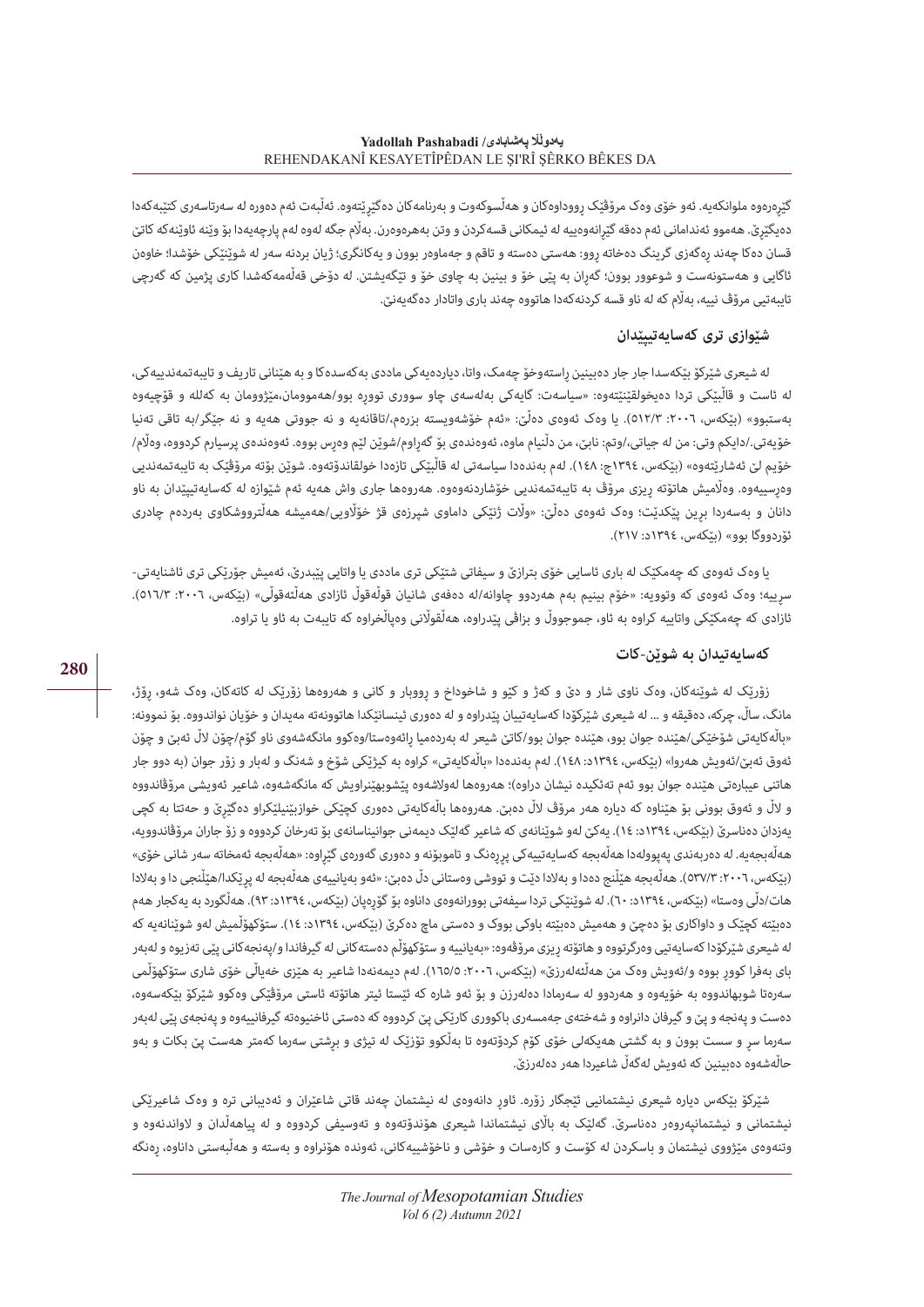کەم شاعیر و بیرمەند و نووسەر هێندەی شێرکۆ بەرھەمی لەم بابەتەیان ھەبێ. لە کۆمەڵە شیعری ئێستا کچێک نیشتمانمەدا دیمەنێکی له نیشتمان خولقاندووه که یەکێ له رەهەندەکانی ئەم دیمەنه کەسایەتیدان به نیشتمانه: «لەسەر جادەی سەهۆڵەکە راوەستام/له پرێکدا نیشتمان به خۆی و کلّاوی ئالّاکەیەوە/بە خۆی و رِیکلامی رِیش و سمێڵ و ئارمی پۆپنەی/نێرێتییەوه، به خۆی و مەدالیای پر هەرەشەی/سەر سنگییەوه، به خۆی و شمشێرەکەی ئەی ڕەقیبەوه/به پەڕی گیڤ و مەغرووری تاوسییەوه، کۆمەڵێ/چەکداری چاوزەق چاوزەق، له پشتییەوه/ سنگدەرپەڕیو، دێته الم و به دوو پەنجه/تەوقەیەکم لەگەڵ ئەکات و دەست ئەکا به/ئارشیفی فەخر لێنیشتووی باخەڵیا و سیدی/سروودێکی تازەی ئەم ڕۆژگارەیم ئەداتێ/ئینجا زەردەخەنەیەک/له جۆری زەردەخەنەی مسینی/دەستکرد ئەیگرێ وەک پێم بڵێ/:من نیشتمانی تاقانەی هەموو دنیام/ئەوسا ئەڕوا و به جێم دێڵێ!« )بێکەس، ١٣٩٤ب: ٤٠-٤١(. لەم دەقەدا دەبینین نیشتمان له قەواره و هەیکەل و هەیئەتی مرۆڤێ/پیاوێکدا دەردەکەوێ، بەم سیمایەوە: ئاڵاکەی لە جێی کڵو؛ بە ریش و سمێڵەوە؛ شمشێری بە دەستەوەیه؛ بادیگارد یاخود پاسەوان و پارێزەری هەیه؛ پێ و دەستی هەیه؛ تەوقه دەکا؛ شانازی دەکا؛ دەماربەرزه؛ گیرفانی هەیه؛ دەست دەکا به گیرفانیدا؛ سیدیی پێیه که له گیرفانی دەریدێنێ و ئەیدا به کەسێکی تر؛ ئینجا زەردەخەنه دەکا؛ و له کۆتاییشدا قسەیەک دەکات و دەڕوا. ئەم هەموو تایبەتمەندییه مرۆڤانه/پیاوانەیه لەم دیمەنەدا که شاعیر خولقاندوویەتی، دراوەتهپاڵ نیشتمان. شێرکۆ به هەموو بارێکدا نیشتمانی وەرسووڕاندووه و به چەندان شێوه نواندوویەتی؛ بو نموونه جارێک به کارەکەر و گەسکلێدەری داناوه: «نیشتمانیش ... هەموو رِۆژێ له بەردەمی مێژوویەکی/ بێدەربەستدا، گسکم ئەدا« )بێکەس، ١٣٩٤ب: ١٦(.

بۆ نموونەی کەسایەتیدان به کاتیش دەتوانین ئاماژه بەمانه بکەین: »شەو باوێشکی دا و به دوایدا/منیش هەروا« )بێکەس، ١٣٩٤د: ١١٨(. سیفەتی باوێشک دان بەس لە مرۆڤدا بەدی دەکرێ. جارێکی تر پاییز وەک دایکی مرۆڤێک دەناسرێ (بێکەس، ١٣٩٤د: ١٢٢). ئاوەڵناوی وەرس و بێزار بوون لەوانەیە کە تایبەت بە مرۆڤن و دەبینین لە رەوتانەیەکی شاعیرانە و خەیالّاویدا دراونەتە پاڵ کات: «لەم رۆژژمێرەی ئێستەدا/ سەعات له ڕۆژ/هەفته له مانگ/مانگیش له ساڵ وەڕس بووه!« )بێکەس، ١٣٩٤ب: ١١-١٢(.

## **کەسایەتیدان به ڕووەک**

»دارستان داری خۆی/به پەنگ کرد/گوڵ گوڵی ئەکوشت« )بێکەس، :٢٠٠٦ ٥١٣/٣(. نموونەیەکی تر دارخورمای بەر ژوورەکەیه که له شوێنی تایبەتی خۆی لێکمان داوەتەوە (برواننه ژێر سەردێری «بنیاتی وتووێژ له کەسایەتیپێدانی شێرکۆ بێکەس»دا). سوورەچنار و شۆرەبی له شیعرێکدا به شێوەی پرسیار و وەاڵم –ئەڵبەت لەگەڵ کەودا – کۆ کراونەتەوه: »سوورەچنارێک ئەیپرسی/:ئەم شۆڕەبییه لەبەر چی سەری خستۆته ناو کۆشی/ئەو چەمەوه و هەڵینابڕێ؟/کەوێک وتی/:هێشتا قیت بوو/هەموو جارێ بازۆڕییەک/ئەهات و ئەچووه سەر سەری/به چرپه هەواڵی دنیای ئەوبەر چەمی/پێئەگەیان/ئێوارەیەک بازۆرییەکە/مژدەی پێبوو/کە نیشتەوە/واشەیەک خۆی پێداکێشا/کەوتە خوارێ/ شۆڕەبی بۆی نووشتایەوه/دەریبێنێ/دەستی نەگەیشتێ...نوقم بوو/ئیتر لەو ساوه ئەم سەری/وا له نێو کۆشی چەمدایه/و بۆی ئەگەڕێ!« )بێکەس، :٢٠٠٦ ٥٧٠-٥٦٩/١(. وەک دەبینین لەم دیمەنه ناوازەیەدا هەموو ئەندامەکان کەسایەتی و شوناسی ئینسانانەیان وەرگرتووه. له هەستونەست و له شۆڕبوونەوه و دانەوین به مەبەستی کارێک و له مژدەدان و مژدەوەرگرتن و له گەڕان به دوای کەسێ/شتێکدا و چاوەڕوان بوون، هەموو خەسڵەتی مرۆڤانەیه و پێیان دراوه.

## **کەسایەتیدان به دەنگ و ڕەنگ**

بێزاری سیفەتێکی تایبەتیی مرۆڤه، دراوەته پاڵ دەنگ و ڕەنگ: »من له خۆمدا، له ناو خۆمدا/ڕەنگم له دەنگم بێزاره و/دەنگم له بۆنم بێزاره» (بێکەس، ١٣٩٤ب: ١٣). «شین خۆی ئەکرد به ناو سەوزا و/زەرد خۆی ئەکرد به ناو ئاڵدا و/سوور ئەچووه ناو سپییەوه و/کاڵ و تۆخیش نێر و مێ بوون/به ناو یەکدا ئەشکانەوە» (بێکەس، ١٣٩٤د: ١٥-١٤). هەڵبەت لێره ئەم رەنگانە لە قۆناغێکی خوارتری کەسایەتیپێداندا نیشان دراون و دەوریان گێراوه. بەس بوونەته گیاندار؛ بەڵام رەنگی رەش لە پلەیەکی سەرتردا نوێندراوه: «بۆ ئەوەی رەش/دڵی له خۆی دانەمێنێ/ بەفر دڵخۆشی دایەوه» (بێکەس، ١٣٩٤د: ١٢١). چونکه خەسڵەتی «دڵ له خۆ دامان» چیتر سیفەتێکی ئینسانانەیه و بەس مرۆڤ دەتوانێ و بۆی هەیه و دەکرێ دڵی له خۆی دابمێنێ.

## **دەوری کەسایەتیپێدان له ناوی بەرهەم و شیعرەکانی شێرکۆ بێکەسدا**

ئەم دیارده هەر ئەوه نییه که له شیعرەکانی شێرکۆدا دیار بێ و رەنگی دابێتەوه؛ بەڵکوو دەبینین ناوی هەندێ له دیوانەکان و کۆمەڵە شیعرەکانی کەسایەتییان تێدایه. شێرکۆ بێکەس خۆی گوتوویه جاری وا هەیه ناوی بەرهەم یا شیعر له دێڕێکی قەسیدەیەکەوه دێت، جاری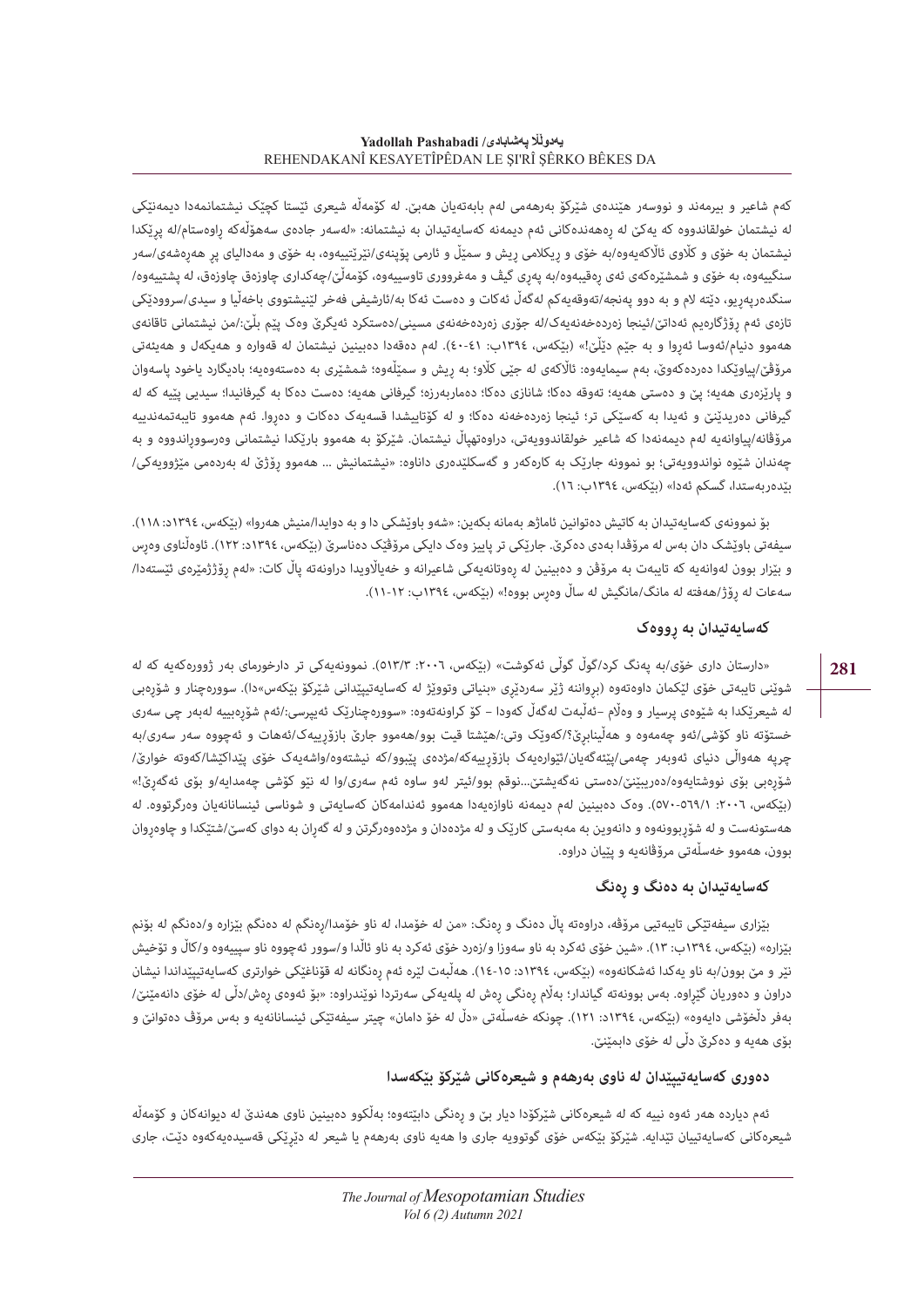واش هەیه که ناونیشان هیچ پێوەندییەکی به ناوەرۆکی بەرھەم یا شیعرەکەوه نییه (هەینی، ۲۰۰۸: ۲۷۹). لەم بەشەدا چەند نموونەیەک لەوانه دەخەینه ژێر تیشکی لێکۆڵینەوه. دەفتەری گۆرانییه غەمگینەکان؛ یادداشتی ماکەوێکی ڕەشپۆش؛ ئێوه به خۆشەویستیم ئەسپێرن؛ ئەم سێ دانه ناوی کۆمەڵە شیعرن. ناوی شیعرەکان نموونەیان زۆرتره؛ وەک: له کۆمەڵە شیعری تریفەی هەڵبەس*ت*: سێ هەڵبەستی تینوو. له کۆمەڵه شیعری من تینوێتیم به گڕ ئەشکێـدا: برووسکەی سروودێکی زامدار. له کۆمەڵه شیعری کازیوەدا: بۆ شانۆگەرییەکی شۆخ، برسێتییەکی کۆچەر. له کۆمەڵە شیعری دەفتەری گۆرانییە غەمگینەکاندا: پۆلە ئاوازێکی کۆچکردوو، فورات و چەند گۆرانییەکی غەمگین. له کۆمەڵە شیعری ئاوێنهبچکۆلەکاندا: له بیرەوەرییەکانی دارمێوێکەوه. له کۆمەڵه شیعری مێرگی زام مێرگی هەتا*و*: هەناسە ساردەکانی گەرمیان، یادداشتی کۆتره کێوییەک، شیعرێکی الڵ. له کۆمەڵه شیعری دەیان پۆله باڵندەی وش*ه*: ئاوازێکی قۆشمه. له کۆمەڵه شیعری خۆم ئەو وەختەی باڵندە*م*: مردن به جلکی سەربازییەوه. له کۆمەڵه شیعری ئێوه به خۆشەویستیم ئەسپێر*ن*: هەڵەبجه ئەچێ بۆ بەغدا، بولبولێکی نەقاش، لێگەڕێن...ئازیزان... لێگەڕێن با ئەو گۆرانییه مەست و غەمگینه هەر بنوێ. له کۆمەڵه شیعری تەون: مانگێک مرد و هەموو شیعری دنیاش بۆی گریا. ئەمانه نموونەی ئەو ناوانەن (ناوی بەرھەم یا ناوی شیعرەکان) کە رەگەزی کەسایەتیپێدانیان تێدا بەدیدەکرێت.

## **بنیاتی وتووێژ له کەسایەتیپێدانی شێرکۆ بێکەسدا**

کاتێ شاعیر به وزەی بیر و خەیاڵ، کەسایەتیدەدا بە شتێ/بێگیان/گیاندارێ زۆر جار دەبینین ئەیانکا بە دوان یان چەند دانە و وتوێژێکیان له نێواندا رێکدەخات. له ئاقاری زمان و وێژەدا تەنیا ئەوەی که شیاوی بانگدەرن؛ بانگدەکرێ؛ واته گیاندارێ خاوەن هزر، که مرۆڤه. بەشێ لەم بانگێشتانه دەگەڵ ڕێ و شوێنگەلی شاعیرانەدا که خواستنی درکاوی پێدەڵێن، یەک دەگرنەوه، چونکا بنیاتی هەردوو لەسەر ئینسانشێوەیی و گیاندار خوازییه (کزازی، ١٣٩٣: ٢٣٠). وتووێژەکان جار جار به یارمەتی وشەی وتم/وتی یا یەکێ له هاورەگەزەکانی (ئەڵێ و ...)، جار -جاریش به شێوەی راستەوخۆ و شانۆیی رێک دەخرێ. وەک وتووێژی نێوان حاجی لەقلەق و پەپووسڵێمانه: «له دووریانی هەوایەکدا حاجی لەقلەقێک و/پەپووسڵێمانکەیەک به یەکتری گەیشتن. ئەویان/بەرەو باشوور و ئەمیان بەرەو باکوور ئەڕۆیشتن/پەپووسڵێمانکەکه له حاجی لەقلەقی پرسی: ئۆغر/نیازت کوێیه؟ ئەویش وتی: بەرەو خوار بۆ/حەج! پەپووسڵێمانکەکه پێی وت: حاجی! حەجی/ئێمه ئێستا له کانیعاشقانه و له گردی گولّانه و/له شارەکەی ھەڵەبجەیە!» (بێکەس، ١٣٩٤ج: ٩٦). یا وەک شیعری پرس له کۆمەڵەشیعری کازیوەدا: «به داسم وت:/لەبەر چی وا کۆم بوویتەوه؟/وتی/:له دروێنەدا وام لێهات/.که به هەڵەکۆکیشم وت/:تۆ بۆچی وا تەمەنکورتی؟/وتی: بۆچی له دوای بەفر ژیان تامی تیا ئەمێنێ؟/که به تاقتاقکەرەیشم وت/:تۆ بۆ نانوی؟/وتی: نەوەک دڵدارەکان/وابزانن ئێشکیان ناگرم!/به دوا هۆنراوەی خۆیشم وت/:ئەی تۆ بۆچی ئاوا گرت تێبەربووه؟/وتی: نەبادا قەقنەسیش/وابزانێ هەژارەکان بێهاودەمن!» (بێکەس، ٢٠٠٦: ٥٦١/١).

بۆ نموونەی راستەوخۆ و شانۆیی، وتووێژی شاعیر و دارخورمای بەر ژوورەکەی زۆر هێژایه که پێشتر لێکمان دایەوه (برواننه سەردێری «کەسایەتیپێدان له قاڵبی چینەکانی کۆمەڵگادا: چینی هەژار و بێئەنوا»). لەم وتوێژەدا چیدی نەیوتووه: دارخورما وای وت یا وا وەڵامی دایەوه، بەڵکوو دوای هێنانی ڕستەی شرۆڤەیی )پەلێکی هاته ژوورەوه(، به هێڵێک پیشانی داوه که ئەمه قسه و بۆچوون یان وەرامی دارخورماکەیه.

جاری واش هەبه که ئێمه وەڵامێک بۆ وتنەکه نابینین و نابیسین، بەڵکوو به تەنیا وتنەکه دەرکەوتووه و ئەو لايەنەکەی تر هیچ تێبینی و دواندن و بێژەیەکی نەدرکاندووه. بۆیه دەتوانین ئەم تاقمه هەر له ژێر سەردێڕی وتنــدا دیاری بکەین و بیگونجێنین. لەم بوارەدا ئاویش لەوانەیە کە دەگەڵ ھەندێ دیاردەی تری سروشتیدا کەوتووەتە وتن و قسەکردن و لە چوارچێوەی کەسایەتیپێدانێکی ھونەرمەندانەدا چەندین فاکتۆری مرۆڤانەیان بەسەردا بڕاوه: »ئاو وتی: مەگەر من کەم شەڕم لەسەر تۆ کردووه ئەی سێوی بێوەفا!/وا ئێسته خەریکی به قسەی/بایەکی بێگانه/هەر هەموو ڕابوردووم له بیر کەی!/ مەل وتی: مەگەر من لەبەر تۆ/ئاسمانم تەی نەکرد؟ کەم فڕیم به شوێنتا/ئەی جووتی بێوەفا!/وا ئێسته خەریکی به قسەی باخێکی دووزمان/هەر هەموو ڕابوردووم له یادکەی؟!/خەم وتی: مەگەر من/لەبەر تۆ شاعیری بێوەفا!/هەزار جار نەسووتام/بۆت نەبووم به هەور و هەزار جار/بەسەرتا نەگریام؟/وا ئێسته خەریکی به قسەی/یەک بزەی درۆزن/،یەک نەشئەی تەمەنکورت/ یەک ماچی سەرەڕۆی بەهارێ/هەر هەموو تەنیایی و نامۆییم له یاد کەی/ئەی وشەی بێوەفا!« )بێکەس، ١٣٩٤ج: ٥٢-٥١(. لەم دیمەنەدا ههموو یا زۆربەی هەرەزۆری شتەکان سروشتی-ماددین و هێنراونەته رِیزی مرۆڤ: ئاو، سێو، با، مەل/جووتەکەی، باخ. بێجگه لەمانە، خەم، بزه، نەشئه، ماچ و وشه دیارده و چەمکی واتایین. ئینجا بۆ هەر یەک لەمانه که هاتوونەته ڕیزی مرۆڤ و کەسایەتییان پێبەخشراوه، تایبەتمەندییەک دانراوه که نیشاندەر و نوێنەری کەسایەتییەکەیانە؛ بۆ ئاو، وتن، شەرکردن و لایەنگریکردن؛ بۆ سێو بۆيەنى تایبەتمەندییەکی سۆزدارانه و عاتیفی و پرتینه؛ بۆ با بێگانەیی؛ بۆ مەل وتن؛ بۆ جووتەکەی بێوەفایی و لەیادکردن؛ بۆ باخ دووزمانی که سیفەتێکی نەرێنی و تایبەت بە مرۆڤه. له واتاییەکانیش هەر یەک خەسڵەتێکیان بۆ هاتووه: بۆ خەم وتن و گریان؛ بۆ بزه درۆزنی؛ بۆ نەشئه تەمەنکورتی بەاڵم تایبەت به مرۆڤ نییه و لێره به نیشانه بۆ مرۆڤ تەرخان کراوه؛ بۆ ماچ سەرەڕۆیی که زۆرتر خەسڵەتێکی ئینسانه؛ بۆ وشه بێوەفایی و لەیادکردن.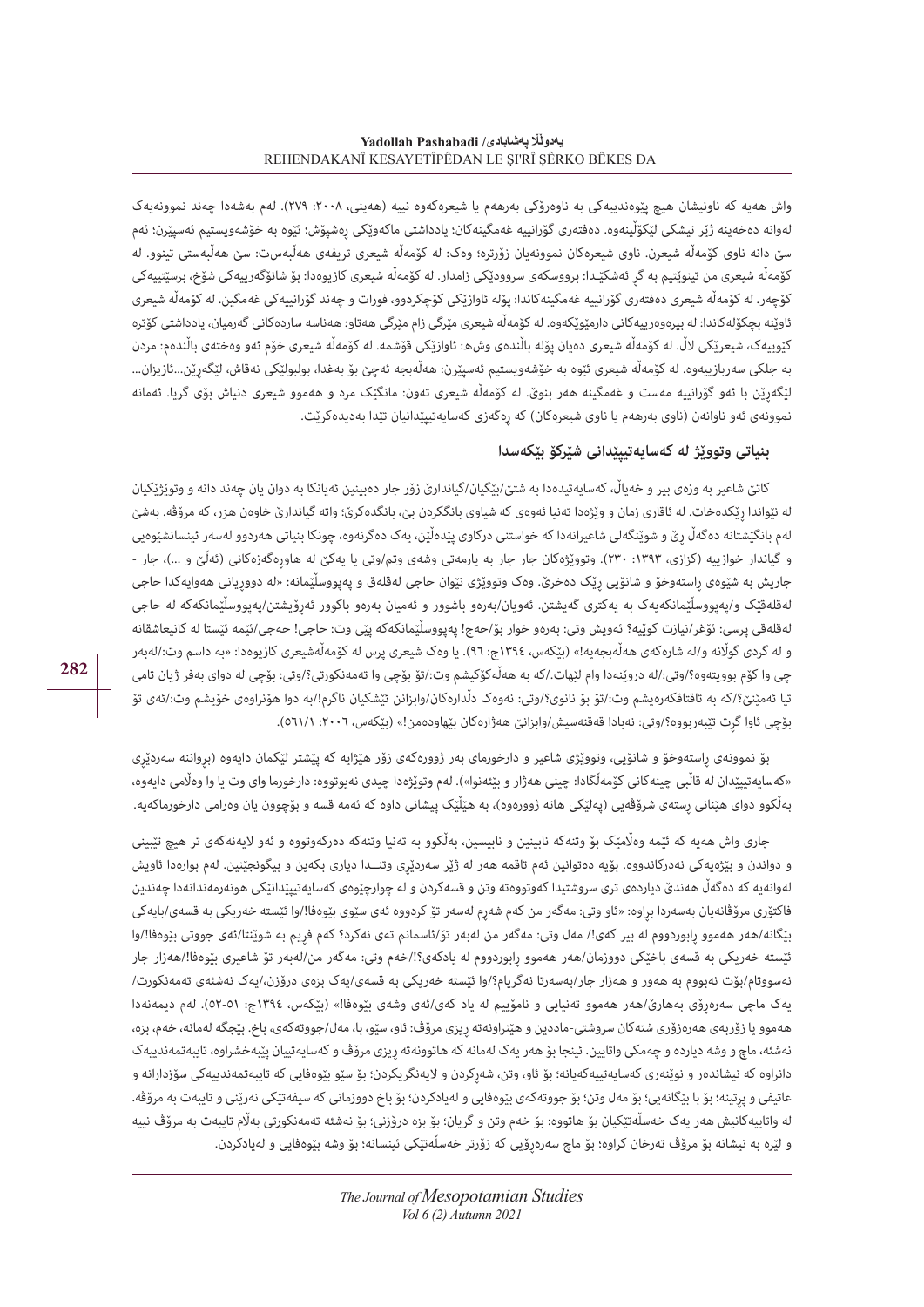دیمەنێکی تر هەر لەوێنەی ئەمەی پێشوو به نموونه لێکدەدەینەوه: »چاوی تۆم نیشانی شیعرێ دا/وتی: ئاخ ئەبوایه ئەو له ناو مندا بێ/ دەمی تۆم نیشانی باخێ دا/وتی: ئاخ ئەبوایە ئەو لە ناو/بەرزایی چڵدا بێ/پەنجەکانم نیشانی تارێ دا/وتی: ئاخ ئەبوایە ئەو لەسەر ژێکانی/دڵم بێ/گەردنتم نیشانی زێیەک دا/وتی: ئاخ ئەبوایە قەڵبەزەی دەنگم بێ/ئەو دەمەی باڵت و هەر هەموو جوانیتم/به رووتی/نیشانی دوارۆژ دا/ وتی: ئاخ خودایه!/با مردن بمریّت و ئەو نەمرێ» (بێکەس، ١٣٩٤ج: ٣٥). به کورتی دەکرێ بڵێین دوو کۆمەڵە شیعری ئێستا کچێک نیشتمانمه و کتێبی ملوانکه سەرتاپا سیخناخن له دیمەنی قسه کردن و وتنی ئامێر و شته بێگیانەکان. بەرینترین سیفەتی ئینسانی لەم دوو دیوانەدا قسەکردن و وتنه. له کەنار ئەوەدا سیفەت و تایبەتمەندیی مرۆڤانەی تر زۆر بهدیدەکرێ که باری کەسایەتیپێدانه خەیااڵوییەکان چڕتر و خەستتر دەکاتەوه.

## **ئەنجام**

له ناو ئەندام و ڕەگەزەکانی ئاشنایەتیسڕیی واتاییدا ڕەگەزی خواستن به چەقبەستنی کەسایەتیپێدان له پانتاییەکی زۆرتردا جێی سەرنجی شێرکۆ بێکەس بووه. پێوەندیی سۆزدارانەی دەگەڵیان ساز داوه.

شاعیر بۆ نواندن و دەربڕینی تاسه و مەراقی خۆی بۆ نیشتمان و واڵت و خەڵک و ... لەگەڵ شتانی بێگیاندا هەمزاتپنداری کردووه و بەم ئامرازه هونەرییه گەرچی واتا له نێو توێژەکاندا شاردراوەتەوه و هەر بەم بۆنەوه درک کردنی تۆزێ درەنگ دەبێ، بەاڵم له ئاکامدا لەبەر دۆزینەوەی پێوەندیی تازه له تەوەری هاونشینیی وتەوه، دیمەنی خواستنیەتی تازەتر و زۆرتری ئافراندووه و خوێنەری سەرسام کردووه.

شێرکۆ بێکەس بە دەستتێوەردان لە ئاقاری واتایی وشە و وته و دەرپەراندنی وشەکان لە شوێن و واتا و باری ئاسایی خۆیان، دەستیداوەته کاری ئافراندنەوه و خولقاندنەوەی چەمک و واتاکان.

دەتوانین کەسایەتیپێدانەکانی شێرکۆ بێکەس ئاوا دەستەبەندی بکەین: کەسایەتیدان به دیاردەی ماددی–هەستی؛ کەسایەتیدان به دیاردەی واتایی-ئینتزاعی؛ کەسایەتیپێدان له ڕێگەی بانگهێشتەوه؛ کەسایەتیپێدان له قاڵبی چینەکانی کۆمەڵگادا؛ کەسایەتیپێدان له ناوی بەرهەم و ناوی شیعرەکاندا. هەروەها وتووێژ وەک بنیاتێکی سەرەکی له کەسایەتیپێدانی شێرکۆدا دێته ئەژمار. هەندێ بابەتی تر به شێوەیەکی بەرچاوتر و زەقتر و زۆرتر له کەسایەتیپێداندا به کاری هێناوه؛ وەک کەسایەتیدان به شوێن/کات و گژ و گیا و دار و دەوەن.

دیارترین خەسڵەتی کەسایەتیپێدانەکان ئەوەیه که له سنووری ئاسایی بوون تێپەڕیوه و ئاسۆی هزر و خەیاڵی باوی بەزاندووه و به ناخی شتەکاندا رۆچووه و مرواری و گەوهەری ناوازەی ڕاو کردووه.

زۆرینەی کەسایەتیپێدانەکان ماددی–سروشتی بوون و ڕەگەزی سروشتی زۆرترین ڕێژەی کەسایەتیپێدانی بەرکەوتووه و له زۆرینەی نموونەکانی ئەم هونەرەدا ئەو ڕەگەزه زاڵەی شێرکۆ بێکەسی تێدا بەدی دەکرێ.

لە ژێرەوه پوختەی بابەتەکان به خشته ڕانراوه: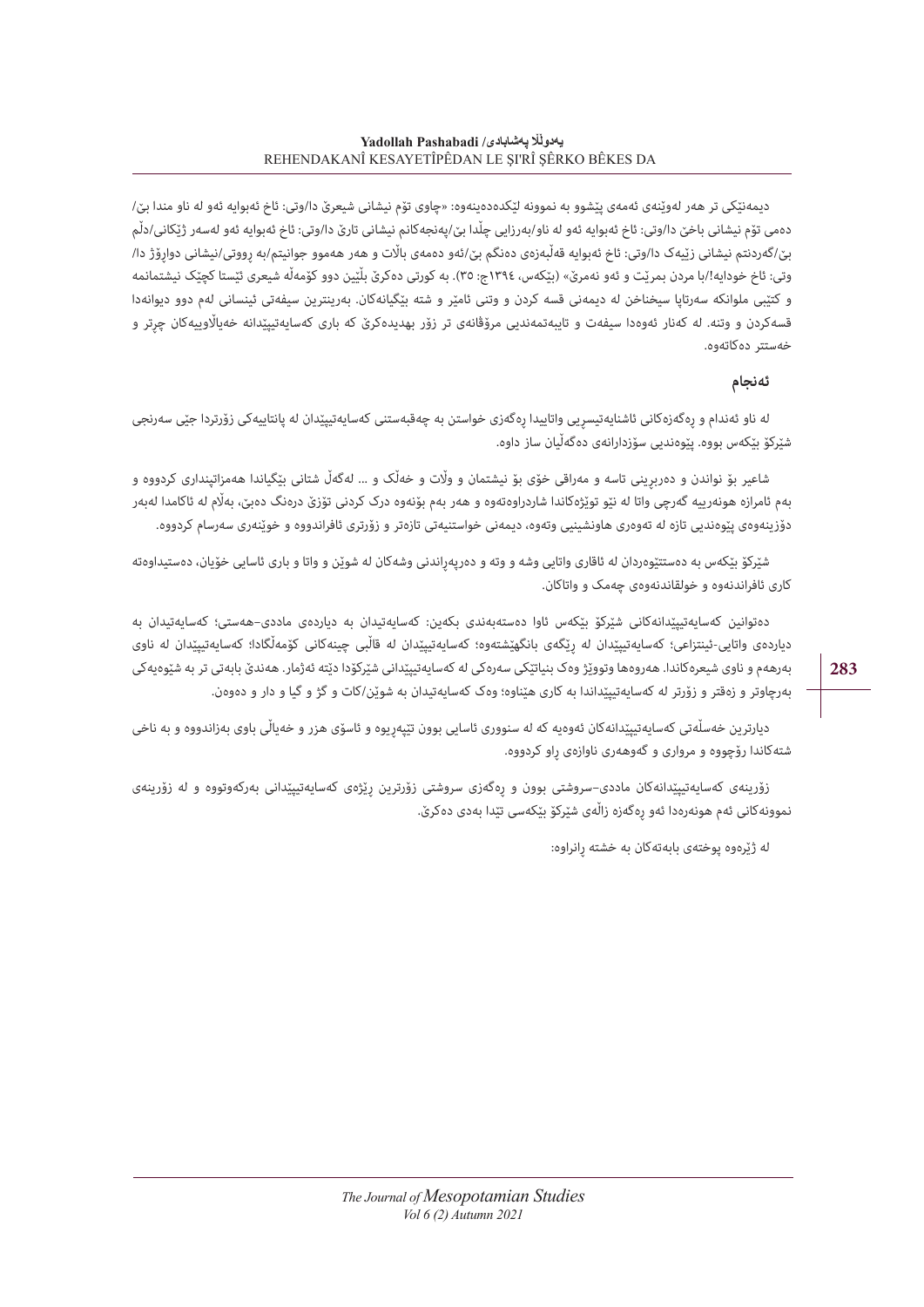**Yadollah Pashabadi /Yadollah Pashab** REHENDAKANÎ KESAYETÎPÊDAN LE ŞI'RÎ ŞÊRKO BÊKES DA



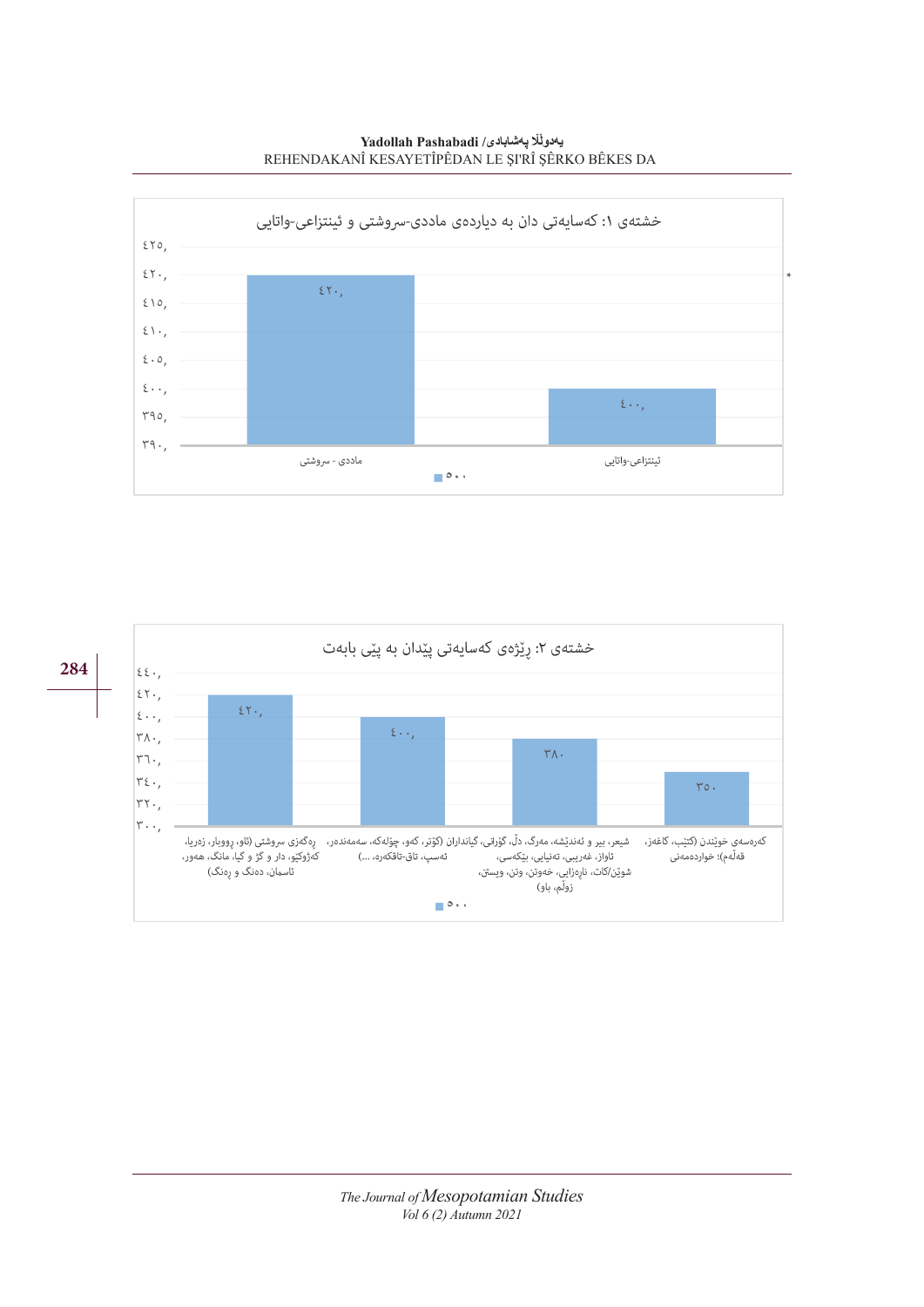#### **سەرچاوەکان**

#### **کوردی**

ئەحمەدحسێن، جەبار. .٢٠٠٨ ئیستاتیکای شیعری کوردی کوردستانی ئێراق .١٩٧٠-١٩٥٠ چاپی یەکەم. سلێمانی: سەردەم.

سڵێوەعیسا، هاوژین. .٢٠٠٩ بنیاتی وێنەی هونەری له شیعری شێرکۆ بێکەسدا. چاپی یەکەم. سلێمانی: سەردەم.

بێکەس، شێرکۆ. .٢٠٠٦ دیوان. ٦ بەرگ. کوردستان.

ــــــــــ. ١٣٩٤ئەلف. ئەسپێک له پەڕەی گواڵڵه. چاپی یەکەم. تهران: آریوحان.

ــــــــــ. ١٣٩٤ب. ئێستا کچێک نیشتمانمه.چاپی یەکەم. تهران: آریوحان.

ــــــــــ. ١٣٩٤ج. تۆ ئەتوانی به قومێ ماچ بمخەیتەوه هەڵقوڵین.چاپی یەکەم. تهران: آریوحان.

ــــــــــ. ١٣٩٤د. تەون.چاپی یەکەم. تهران: آریوحان.

ــــــــــ. ١٣٩٤هـ. حەفتا پەنجەرەی گەڕۆک. چاپی یەکەم. تهران: آریوحان.

ــــــــــ. ١٣٩٤و. خێرا که مردن خەریکه بگات. چاپی یەکەم. تهران: آریوحان.

ــــــــــ. ١٣٩٤ز. ڕووبار. چاپی یەکەم. تهران: آریوحان.

ــــــــــ. ١٣٩٤ح. زێ و زنه. چاپی یەکەم. تهران: آریوحان.

ــــــــــ. ١٣٩٤ط کتێبی ملوانکه. چاپی یەکەم. تهران: آریوحان.

عەبدولّامستەفا، ئیدریس. ٢٠١١. لایەنە رِەوانبێژییەکان له شیعری کلاسیکیی کوردیدا (به نموونەی حەمدی و حاجی قادری کۆیی). هەولێر: ئاکادیمیای کوردی.

هەینی، شێرزاد. .٨٠٠٢ ٥٥٩ دەقیقه لەگەڵ شێرکۆ بێکەسدا، هەڤپەیڤین. کوردستان: نما.

#### **عەرەبی**

ابن الأثیر، ضیاءالدین.١٩٧٣. المثل السائر فی أدب الكاتب و الشاعر. ج٢.تقدیم أحمد حوفی و بدوی طبانة. ط.٢. القاهرة: دارنهضة مصر.

أبوالعدوس، یوسف. ١٩٩٧. الاستعارة فی النقد الأدبی الحدیث. الطبعة الأولی. أردن-عمان: الأهلية.

ابن معصوم المدنی، سید علی صدر الدین. ١٩٨٦. أنوار الربیع فی أنواع البدیع. ٧ مجلدات. تحقیق شاکر هادی شکر. نجف الأشرف: مطبعة النعمان.

الجرجانی، عبدالقاهر. ٢٠١٤. أسرار البلاغة فی علم البیان. تحقیق د. محمد الإسکندرانی و د. م. مسعود. بیروت: دارالکتاب العربی.

الراغب، عبدالسلام أحمد. ٢٠٠١. وظيفة الصورة الفنية في القرآن الكريم. الطبعة الأولى. حلب: فصلت.

السد، نورالدین. ١٩٩٧. الأسلوبیه و تحلیل الخطاب. ج ١. الجزائر: دار الهومه.

السکاکی، ابو یعقوب یوسف بن أبی بکر بن محمد. .١٩٨٢ مفتاح العلوم. تحقیق أکرم عثمان یوسف. بغداد: دار الرسالة.

ضيف، شوقی. ١٩٧٦. فی النقد الأدبی. ط.٤. القاهرة: دارالمعارف.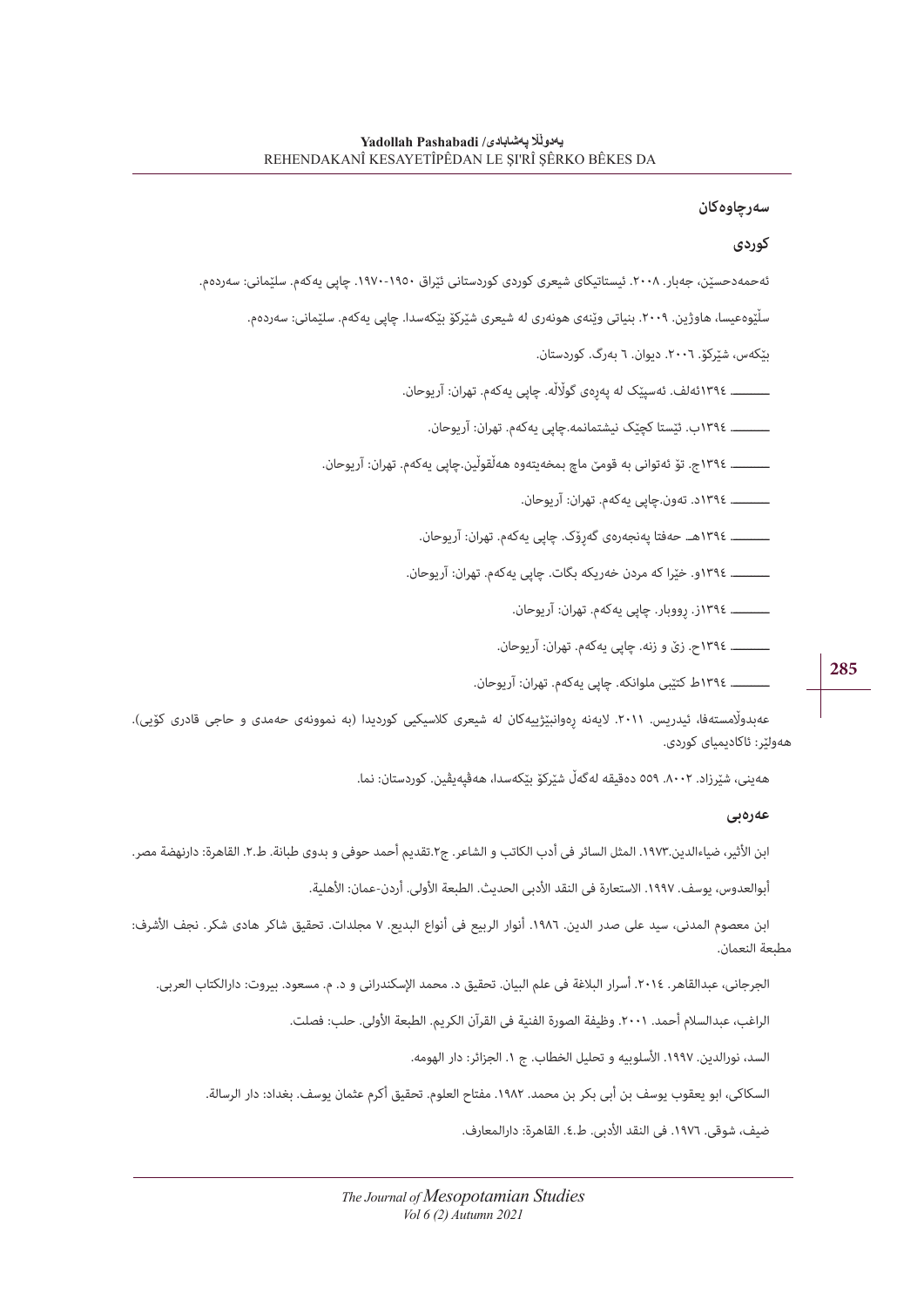ــــــــــ. .١٩٨٧ الفن و مذاهبه فی الشعر العربی. الطبعة الحادیة عشرة. القاهرة: دار المعارف.

عبدالعزیز قلقیلة، عبده. ١٩٩٢. البلاغة الاصطلاحیة. الطبعة الثالثة. القاهرة: دار الفكر العربی.

ماحوزی، مهدی؛ امیرخانلو، محبوبه؛ ماحوزی، امیرحسین؛ طاووسی، محمود. .٢٠١٨ »القلب و الروح فی قصائد شمس الغزلیة مع عنایه خاصه بصنعه التشخیص دراسه موازنه«. مجلة إضاءات نقدیة. السنة الثامنة، العدد الثالثون، صیف .٢٠١٨ صص .٨٤-٥٥

مطلوب، أحمد. ٢٠٠٧. معجم المصطلحات البلاغية و تطورها. طبعة جدیدة. بیروت: مكتبة لبنان ناشرون.

**فارسی**

ابن الرسول، سید محمدرضا؛ حسینی، سید محمدهادی. ١٣٩٣. «جلوههای تشخیص در تشبیه». مجله مطالعات زبانی بلاغی. سال پنجم. شماره دهم. صص .٢١-٧

احمدی، عبدالحمید؛ عبداللەزاده، فؤاد؛ نارویی، سەعید. .١٣٩٨ »آشناییزدایی در شعر اسالمی معاصر )بررسی موردی: آرایه تشخیص در شعر هاشم هارون رشید)». مجله پژوهشنامه ادب اسلامی. دوره اول. شماره اول. بهار و تابستان ١٣٩٨. صص٣٩-٥٦.

سجادی، بختیار. ١٣٩٥. فرهنگ اصطلاحات تخصصی نقد و نظریه ادبی (انگلیسی-کردی-فارسی). طرح پژوهشی. سنندج: دانشگاه کردستان.

شفیعی کدکنی، محمدرضا. .١٣٧٥ صور خیال در شعر فارسی. چاپ ششم. تهران: آگاهـ.

شمیسا، سیروس. .١٣٨١ بیان و معانی. تهران: انتشارات فردوس.

ــــــــــ. .١٣٩٣ بیان و معانی. چاپ چهاردهم از ویراست دوم. تهران: میترا.

شوکولوفسکی، ویکتور. .1392 هنر همچون فرایند. در نظریة ادبیات متنهایی از فرمالیستهای روس. تزوتان تودوروف. ترجمة عاطفه طاهایی. چاپ دوم. تهران: دات.

کزازی، میر جالل الدین. ١٣٩٣الف. زیباشناسی سخن پارسی ١ بیان. چاپ یازدهم. تهران: نشر مرکز.

ــــــــــ. ١٣٩٣ب. زیباشناسی سخن پارسی ٢ معانی. چاپ دهم. تهران: نشر مرکز.

کروچه، بندتو. .١٣٤٤ کلیات زیباشناسی. ترجمه فؤاد روحانی. تهران: بنگاه ترجمه و نشر کتاب.

محمدی، علی؛ زارعی، جمیله. .١٣٨٨ »بررسی و تحلیل آرایه تشخیص در سرودەهای قیصر امینپور«. فصلنامه زبان و ادب پارسی، شماره ،٤١ پاییز .٨٨ صص .١٢٧-١٠٥

محمدی آسیابادی، علی. .١٣٨٥ »فرافکنی و شخصیتبخشی در شعر حافظ«. مجله دانشکده ادبیات و علوم انسانی دانشگاه تربیت معلم. شمارەهای ٥٢ و .٥٣ صص.١٣٤-١١١

المطعنی، عبدالعظیم إبراهیم محمد. ١٣٨٨. ویژگیهای بلاغی بیان قرآنی. ترجمه سیدحسین سیدی. چاپ ١. تهران: سخن.

میرصادقی، (ذالقدر) میمنت. ١٣٧٦. واژەنامه هنر شعر و شاعری. چاپ چهارم. تهران: کتاب مهناز.

نقابی، عفت. .١٣٨٠ » بررسی عنصر تشخیص در سرودەهای کمال الدین اسماعیل «. مجله دانشکده ادبیات و علوم انسانی دانشگاه تربیت معلم. ش.٣٢.

یمین، محمدحسین. ١٣٧٨. «تشخیص از دیدگاه زبانشناسی». نامه فرهنگستان. شماره ١٤. صص ٨٣-٩١.